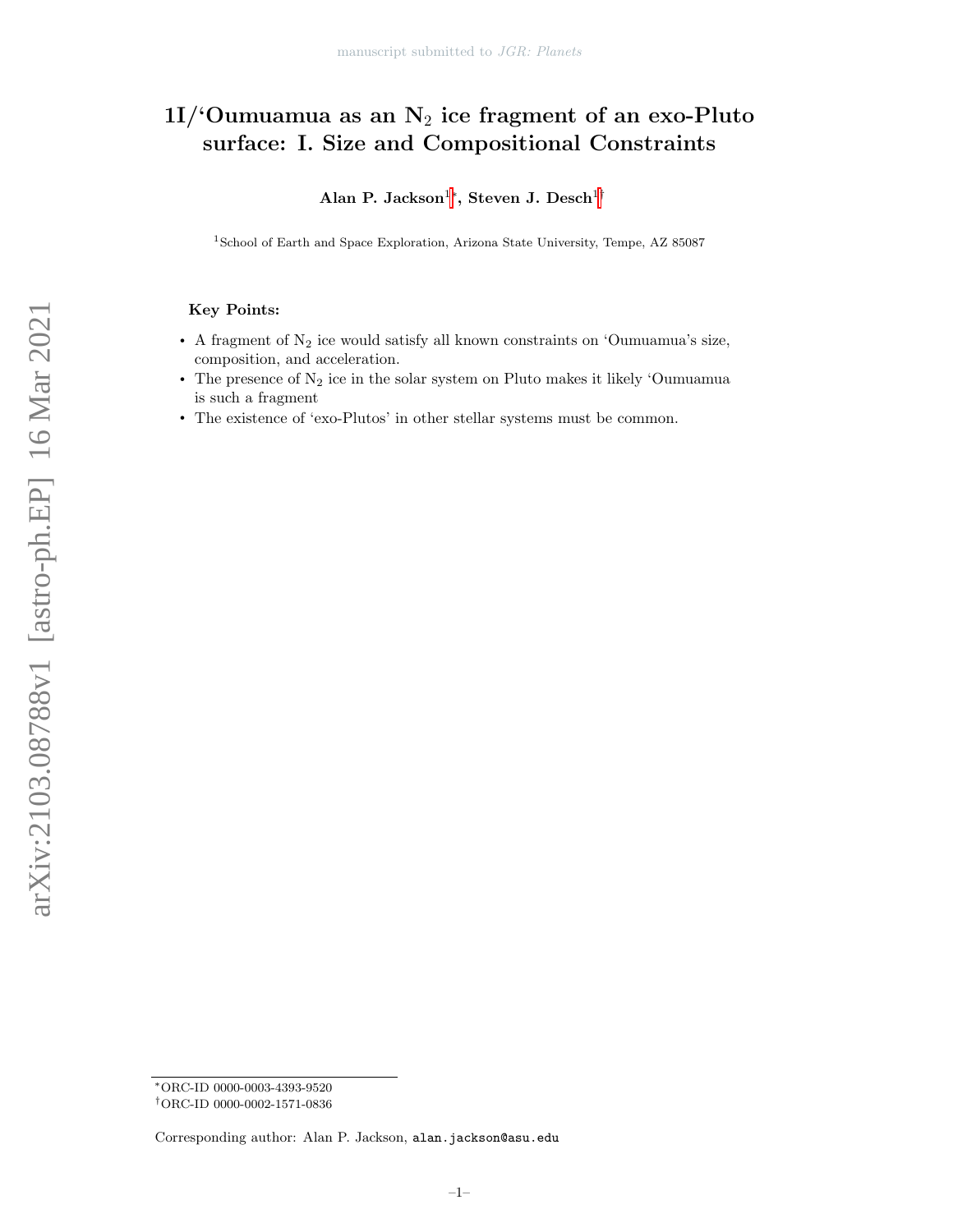# Abstract

The origin of the interstellar object 1I/'Oumuamua has defied explanation. We perform calculations of the non-gravitational acceleration that would be experienced by bodies composed of a range of different ices and demonstrate that a body composed of  $N_2$  ice would satisfy the available constraints on the non-gravitational acceleration, size and albedo, and lack of detectable emission of  $CO$  or  $CO<sub>2</sub>$  or dust. We find that 'Oumuamua was small, with dimensions 45 m  $\times$  44 m  $\times$  7.5 m at the time of observation at 1.42 au from the Sun, with a high albedo of 0.64. This albedo is consistent with the  $N_2$  surfaces of bodies like Pluto and Triton. We estimate 'Oumuamua was ejected about 0.4-0.5 Gyr ago from a young stellar system, possibly in the Perseus arm. Objects like 'Oumuamua may directly probe the surface compositions of a hitherto-unobserved type of exoplanet: "exo-plutos". In a companion paper (Desch & Jackson, 2021) we demonstrate that dynamical instabilities like the one experienced by the Kuiper belt, in other stellar systems, plausibly could generate and eject large numbers of  $N_2$  ice fragments. 'Oumuamua may be the first sample of an exoplanet brought to us.

# Plain Language Summary

1I/'Oumuamua is very strange and it is hard to explain where it came from. We looked at several different ices and the push they would give 'Oumuamua as they evaporated. We found that the best ice is nitrogen  $(N_2)$ , which would explain many of the things we know about it. 'Oumuamua was small, about half as long as a city block and only as thick as a three story building, but it was very shiny. The shininess is about the same as the surfaces of Pluto and Triton, which are also covered in nitrogen ice. We suggest 'Oumuamua was probably thrown out of a young star system about half a billion years ago. Bodies like 'Oumuamua may allow us to see what the surfaces of a so far unknown type of exoplanet, "exo-Plutos", are made of. In a following paper (Desch & Jackson, 2021) we show that orbital instabilities in which giant planets move around, as happened in our own outer solar system 4 billion years ago, could make and throw out large numbers of small pieces of nitrogen ice like 'Oumuamua. 'Oumuamua may be the first piece of an exoplanet brought to us.

## 1 Introduction

1I/'Oumuamua was discovered by the Pan-STARRS telescope in October 2017, when it was only 0.22 au from Earth and briefly "brightened" to a 20th-magnitude object. Its heliocentric orbit was soon found to be hyperbolic, with eccentricity  $e = 1.2$ , making 'Oumuamua the first definitive interstellar object discovered [\(Meech et al., 2017\)](#page-20-0). In August 2019, a second object on a hyperbolic orbit ( $e = 3.36$ ) was discovered from a home observatory, the interstellar comet 2I/Borisov . These two objects have been travelling through our solar system for centuries and must be part of a population of millions of such interstellar objects currently passing through the Solar System. This newly discovered population of objects provides an opportunity to probe the compositions and physical properties of analogs to comets and asteroids in extrasolar systems. In addition, they offer the opportunity to test whether the same processes that occurred in our solar system have occurred in other planetary systems.

These two interstellar objects appear to very different. 2I/Borisov is readily recognised as a comet like those in our own solar system, actively outgassing species like CN [\(Fitzsimmon](#page-18-0)s [et al., 2019\)](#page-18-0). 1I/'Oumuamua on the other hand appears very different from solar system comets and has been much more resistant to explanation. Several oddities of 'Oumuamua were compiled by Bialy  $\&$  Loeb [\(2018\)](#page-16-0), although most of its unusual properties are not as mysterious as they seem at first glance, as made clear in the review by ['Oumuamua ISSI](#page-20-1) [Team et al.](#page-20-1) [\(2019\)](#page-20-1). We review these here.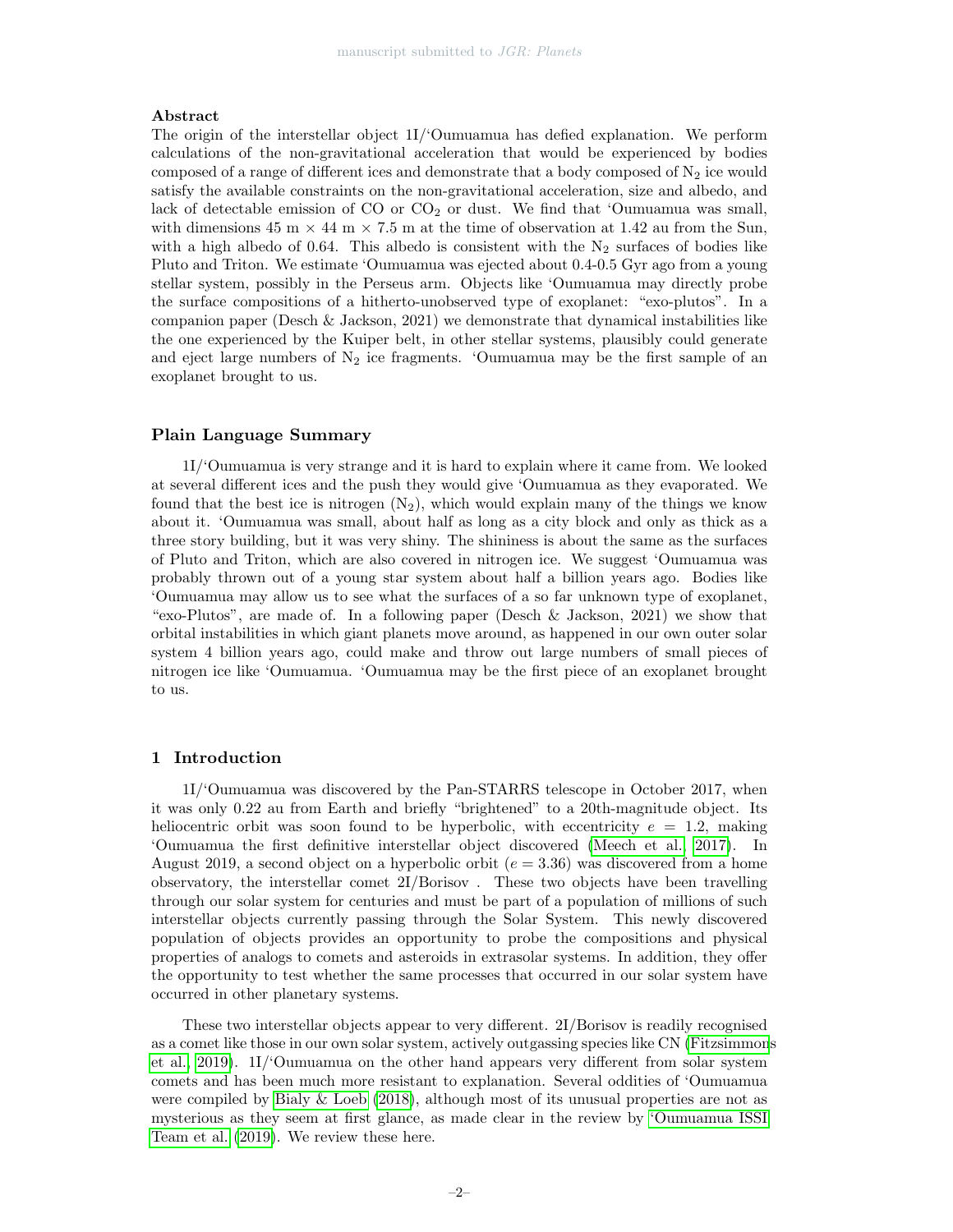One of the most striking features of 'Oumuamua is its extreme axis ratio. Initial calculations based on the observed light curve suggested a prolate spheroid with a length as much as 10 times its width (e.g., [Meech et al., 2017\)](#page-20-0). Subsequent, more detailed, examination of the spin state by [Belton et al.](#page-16-1) [\(2018\)](#page-16-1) and fits to the lightcurve data by [Mashchenko](#page-20-2) [\(2019\)](#page-20-2) found that both prolate and oblate solutions are possible, with axis ratios in the range of 5:1 to 10:1, preferring the oblate solution. Even the low end of this range is substantially higher than the axis ratio of any known solar system object and thus appears extremely unusual. Such an extreme axis ratio is, however, consistent with erosion over time, and [Domokos et](#page-18-1) [al.](#page-18-1) [\(2009\)](#page-18-1) have shown that erosion of the surface of small bodies can increase the aspect ratio of objects into this range.

The upper limits on the thermal emission from 'Oumuamua (from Spitzer Space Telescope observations) indicate a body no more than a few hundred meters in size and suggest an albedo higher than asteroids or comets in the solar system [\(Trilling et al., 2018\)](#page-22-0). This non-detection by Spitzer sets an upper limit on the diameter (if spherical) of 98-440 m, depending on model assumptions [\(Meech et al., 2017;](#page-20-0) [Jewitt et al., 2017\)](#page-19-0), which translates into V-band albedos  $>0.2$  to 0.01 for the same size ranges, indicating a value that is likely larger than typical for comets and asteroids  $( $0.1$ ), although hardly unphysical.$ 

It has been inferred – from calculations of the Pan-STARRS detection probability and the length of time the observatory has been operational – that the detection of 'Oumuamua implies that each star in the galaxy must have ejected  $\sim 10^{15} - 10^{16}$  such objects [\(Do et](#page-18-2) [al., 2018\)](#page-18-2), several orders of magnitude higher than predictions made prior to the discovery of 'Oumuamua (e.g [Jewitt, 2003;](#page-19-1) [Moro-Mart´ın et al., 2009\)](#page-20-3). Our knowledge of the size-frequency distribution of objects less than 1 km in size has always been limited however, and  $10^{15}-10^{16}$ objects ejected per solar system is not implausible. In addition our knowledge of the occurrence rate of exoplanets was dramatically improved since those earlier predictions of the numbers of interstellar objects. At any rate the true number density is only constrained to a wide range,  $3.5 \times 10^{13} - 2 \times 10^{15}$  pc<sup>-3</sup> [\(Portegies Zwart et al., 2018\)](#page-21-0), or  $3 \times 10^{14} - 2 \times 10^{16}$ per  $M_{\odot}$  of star.

The velocity of 'Oumuamua with respect to the local standard of rest (LSR), the average velocity of stars in the neighbourhood of the Sun, was only 9 km s<sup>-1</sup> [\(Meech et al., 2017\)](#page-20-0), far less than the tens of  $km s^{-1}$  average dispersion of stars with respect to the LSR, and unexpected if 'Oumuamua were ejected from an average stellar system. While such a low velocity with respect to the LSR is not common among all stars, it is common among relatively young (<2 Gyr-old) stellar systems. Stars are born from molecular clouds, which have a typical velocity dispersion of  $\sim$ 6 km s<sup>−1</sup> with respect to the local standard of rest, and acquire greater velocity dispersions over time through stellar encounters.

Most of the mysteries of 'Oumuamua appear to have prosaic explanations, but the most enduring mystery about 'Oumuamua regards its composition and, related to it, its non-gravitational acceleration. Observations placed strict upper limits on the outgassing rates of dust, CO and CO<sub>2</sub> [\(Jewitt et al., 2017;](#page-19-0) [Trilling et al., 2018\)](#page-22-0). With no direct observations of outgassing, initial work focused on the idea of a very volatile-poor body, and explaining how such a body might originate (e.g.  $\dot{C}$ uk, 2018; [Jackson et al., 2018\)](#page-19-2). Further observations, however, revealed that the trajectory of 'Oumuamua could not be fully explained by an object moving purely under the action of the Sun's gravity. Instead, explaining the motion of 'Oumuamua required an additional non-gravitational force directed outward, at a level about 10<sup>−</sup><sup>3</sup> that of the gravitational force, and varying as roughly  $1/d^2$  (where d is distance from the Sun) [\(Micheli et al., 2018\)](#page-20-4). This would be consistent with cometary outgassing, but appears at odds with the strict upper limits on species that are typically found in cometary comae. It has not been clear what ice composition could provide sufficient force through sublimation to explain the non-gravitational acceleration, while simultaneously remaining undetectable.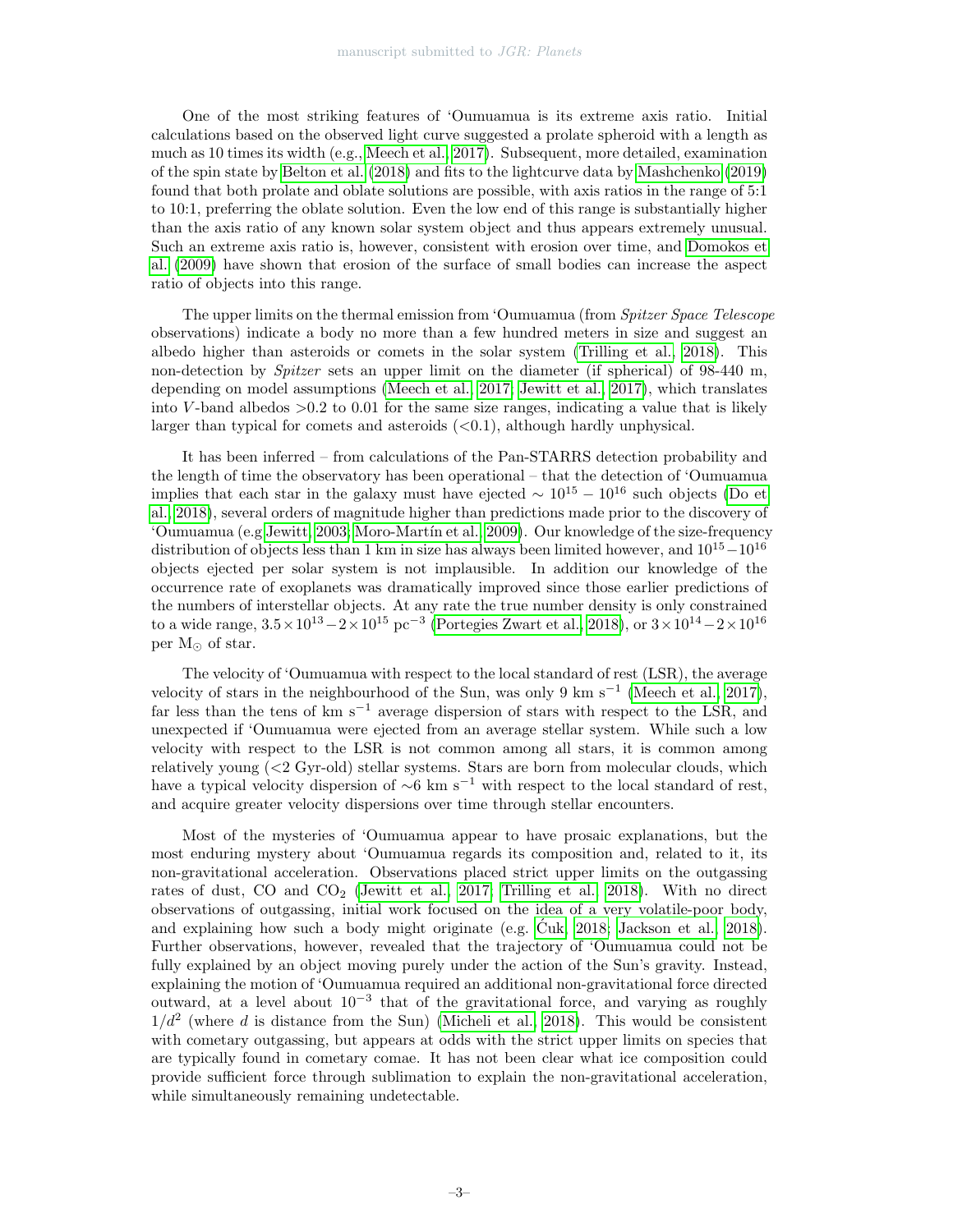Any analysis of the force due to sublimation of ices starts with an estimate of 'Oumuamua's size and shape. The light-curve of 'Oumuamua while it was around 1.4 au from the Sun was carefully analysed by [Mashchenko](#page-20-2) [\(2019\)](#page-20-2), including the possibility of torques induced by non-isotropic ejection of material (as might be expected to accompany the observed non-gravitational acceleration). This analysis produced two possible best-fit ellipsoids: one prolate (cigar-shaped), with axis ratios of roughly 8:1:1; and one oblate (pancake-shaped), with axis ratios of roughly 6:6:1. The oblate solution is favoured on statistical grounds because the prolate solution requires fine-tuning of the orientation of the angular momentum vector. An oblate shape was also favoured by [Sekanina](#page-21-1) [\(2019\)](#page-21-1) on the basis of the Spitzer non-detection. [Seligman & Laughlin](#page-21-2) [\(2020\)](#page-21-2) combined the shape derived by [Mashchenko](#page-20-2) [\(2019\)](#page-20-2), the average illumination experienced by 'Oumuamua, and assumptions about its composition, to determine the magnitude of the non-gravitational acceleration. A prolate ellipsoid cannot experience the required acceleration unless it has substantial amounts of H<sup>2</sup> ice, but an oblate spheroid shape is more accommodating of other compositions, further favouring the oblate scenario. We consider the shape favoured by [Mashchenko](#page-20-2) [\(2019\)](#page-20-2) and [Seligman & Laughlin](#page-21-2) [\(2020\)](#page-21-2): axes (diameters)  $a=115$  m,  $b=111$  m,  $c=19$  m (assuming an albedo 0.1), and assumed average projected-area-to-surface-area ratio  $\xi \approx 0.19$  (during the times of the light curve observations).

[Seligman & Laughlin](#page-21-2) [\(2020\)](#page-21-2) proposed that 'Oumuamua contained a substantial quantity of H<sup>2</sup> ice, which they showed could provide the necessary non-gravitational acceleration if it covered around  $6\%$  of the surface. This is problematic, however, because  $H_2$  has a condensation temperature of  $<$ 10 K that is only reached in the most extreme molecular cloud core environments [\(Kong et al., 2016\)](#page-19-3). While more volatile substances can be entrained in common ices like  $H_2O$  and  $CO<sub>2</sub>$ , the release of these entrained volatiles is largely controlled by the sublimation of the less volatile parent ice (e.g. [Fayolle et al., 2016\)](#page-18-4). In this work we focus on a possibility that was overlooked by [Seligman & Laughlin](#page-21-2) [\(2020\)](#page-21-2):  $N_2$  ice. They found that a surface composed primarily of  $N_2$  ice would provide sufficient acceleration and, in contrast to hypothetical  $H_2$  ice, significantly pure  $N_2$  ice is observed in the solar system, on the surfaces of Pluto and Triton.

The surface of Pluto is  $>98\%$  N<sub>2</sub> ice, with frosts of CH<sub>4</sub> and CO comprising the remainder [\(Protopapa et al., 2017\)](#page-21-3). The  $N_2$  ice today is concentrated in and fills the Sputnik Planitia impact basin, which is at least 2-3 km, possibly up to 10 km, deep. The  $N_2$  ice flows into the basin as glaciers, and then convects to transport the heat flux rising up from below it; from the lateral extent of the convection cells it is inferred that the  $N_2$  ice is at least several km thick [\(McKinnon et al., 2016\)](#page-20-5). The amount of ice in Sputnik Planitia is equivalent to a global layer 200-300 m thick [\(McKinnon et al., 2016\)](#page-20-5), but could have been much larger in the past. Similarly, Triton's surface today is dominated by global layer of N<sup>2</sup> ice estimated to be about 1-2 km thick [\(Cruikshank et al., 1998\)](#page-16-2).

In this paper we examine the hypothesis that 'Oumuamua is a body composed of pure N<sup>2</sup> ice. In Section 2 we consider the combinations of albedo and sizes that would be consistent with a pure  $N_2$  ice body, and calculate its size and mass before entering the solar system. In Section 3 we consider the constraints on 'Oumuamua's size and shape and its survival through the interstellar medium. In Section 4 we compare how well this hypothesis compares with others, such as 'Oumuamua being a more typical comet, or a body rich in  $H_2$  ice.

# 2 The non-gravitational acceleration for different compositions

Alongside  $H_2$ , [Seligman & Laughlin](#page-21-2) [\(2020\)](#page-21-2) presented calculations of the non-gravitational acceleration for a number of other ices, including  $N_2$ , which we focus on here. However, we wish to revisit some of the assumptions that they made in their calculations and present a revised formulation of the non-gravitational acceleration. Their Equation 1 for the flux of sublimated molecules is highly simplified and does not include effects like the influence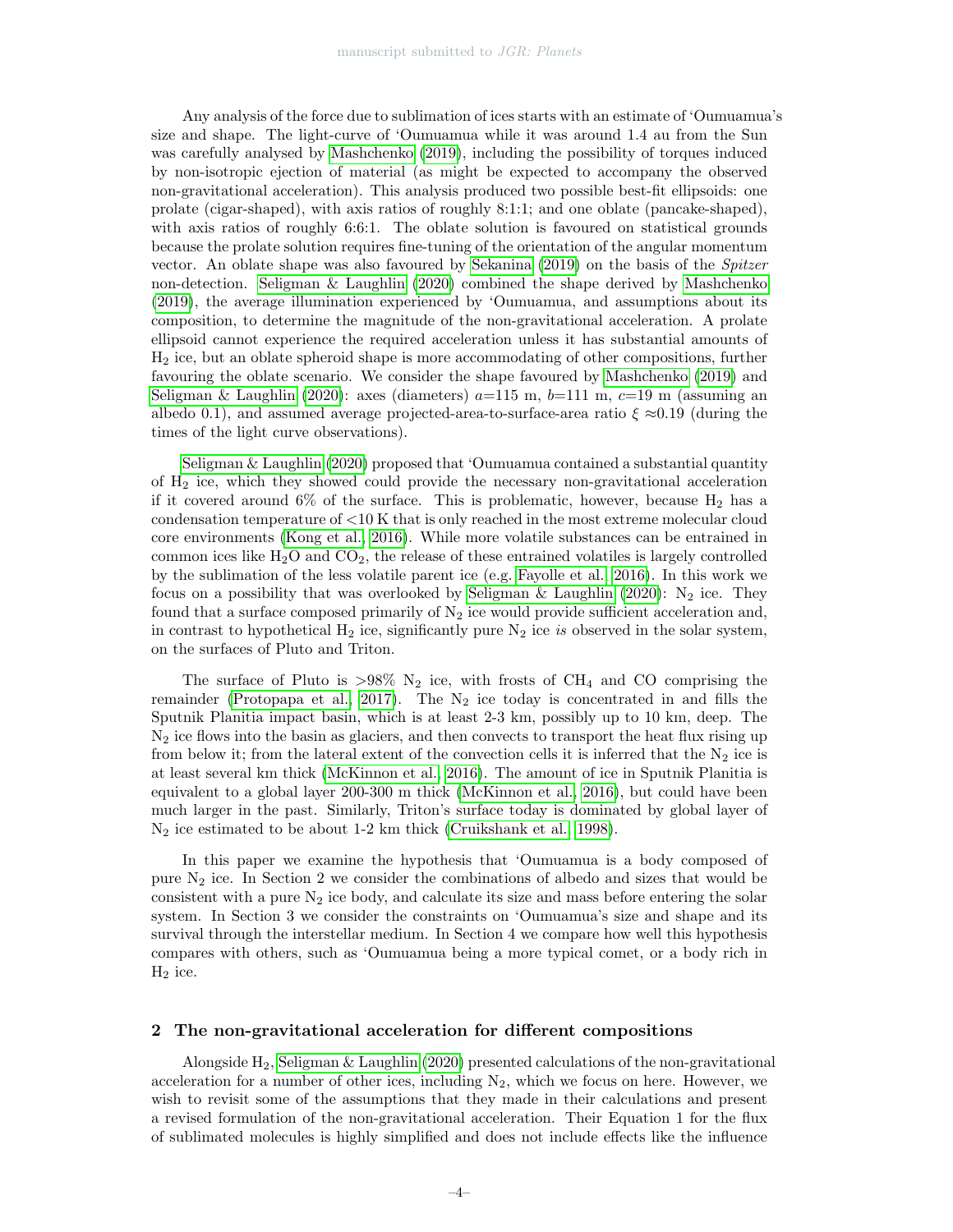of evaporative cooling on surface temperature or the jetting velocity in the fluid regime. In addition, they assume throughout that the albedo of 'Oumuamua is 0.1, which is not necessarily appropriate for the ices under consideration.

# 2.1 Size and albedo

[Mashchenko](#page-20-2) [\(2019\)](#page-20-2) provided two possible solutions for the shape of 'Oumuamua: their preferred oblate spheroid solution, with axes  $115 \text{ m} \times 111 \text{ m} \times 19 \text{ m}$ ; and a prolate spheroid, with axes  $342 \text{ m} \times 42 \text{ m} \times 42 \text{ m}$ . Both of these solutions, however, assume that 'Oumuamua has a geometric albedo,  $p_{\rm G}$ , of 0.1. Since the light reflected is proportional to  $p_{\rm G}$ , it follows that the axis lengths are proportional to  $p_{\rm G}^{-1/2}$ , since the shape is fit to a light curve of known brightness. The mass of 'Oumuamua (for a constant density) is thus proportional to  $p_{\rm G}^{-3/2}$  and the mass-to-surface area ratio, denoted as  $\eta$  by [Seligman & Laughlin](#page-21-2) [\(2020\)](#page-21-2), is proportional to  $p_{\mathcal{G}}^{-1/2}$ .

The calculation by Seligman  $\&$  Laughlin [\(2020\)](#page-21-2) of the non-gravitational acceleration assumes these axes (and thus  $p<sub>G</sub>=0.1$ ) and that the Bond albedo,  $p<sub>B</sub>$ , is also 0.1. The radiation absorbed by 'Oumuamua is proportional to  $(1 - p_B)$ , as reflected in Equation 1 of [Seligman & Laughlin](#page-21-2) [\(2020\)](#page-21-2). Setting  $p_{\rm G} = p_{\rm B} = p$ , we can see that in Equation 6 of [Seligman](#page-21-2) [& Laughlin](#page-21-2) [\(2020\)](#page-21-2) this leads to the non-gravitational force being roughly proportional to  $(\sqrt{p}(1-p))^{-1}$ , a quadratic with a maximum at  $p = 1/3$ .

It is clear that the choice of albedo is important for calculating the acceleration, but it is not clear what is the correct choice of albedo for exotic ices. As such we choose to treat the albedo as a variable in our calculations, later comparing the values that satisfy the required non-gravitational force to known ice albedos. As such, we also treat the size of 'Oumuamua as a variable. We keep the axis ratios of the [Mashchenko](#page-20-2) [\(2019\)](#page-20-2) oblate solution (~6:6:1), but allow the axis lengths to scale as  $p_{\rm G}^{-1/2}$ . Note that the oblate solution of [Mashchenko](#page-20-2) [\(2019\)](#page-20-2) is very close to a perfect oblate spheroid and so [Seligman & Laughlin](#page-21-2) [\(2020\)](#page-21-2) approximated it as 113 m  $\times$  113 m  $\times$  19 m; we retain the full triaxial treatment, but the difference is small.

## 2.2 Temperature

Whatever ice 'Oumuamua is composed of, it is likely that around perihelion the body will be losing mass at very high rates, as can be seen from the necessary surface covering fractions computed by [Seligman & Laughlin](#page-21-2) [\(2020\)](#page-21-2). Material carries energy away from the body as it sublimates, so an accurate calculation of the surface temperature and the mass loss rates must include the contribution of evaporative cooling. Following the treatment of [Hoang & Loeb](#page-19-4) [\(2020\)](#page-19-4) for  $H_2$  ice, we consider the energy balance between absorbed sunlight and the combination of thermal emission and sublimation:

<span id="page-4-0"></span>
$$
\frac{L_{\odot}}{4\pi d^2} \xi_0 \left(1 - p_{\rm B}\right) = \epsilon \sigma T_{\rm surf}^4 - n \left[\Delta H_{\rm sub} + \Delta H_{\rm trans} + mC_p \Delta T\right] \frac{dR}{dt}.\tag{1}
$$

Here  $\xi_0$  is the ratio of the area projected to the Sun to the total surface area. While  $\xi_0$  was 0.19 over the (relatively short) epoch of the light curve observations [\(Seligman & Laughlin,](#page-21-2) [2020\)](#page-21-2), we assume that the isotropic value of 0.25 applied over longer periods, especially given the tumbling rotation of 'Oumuamua [\(Fraser et al., 2018\)](#page-18-5). The infrared emissivity of the ice is  $\epsilon$ , which we assume is roughly 0.85, an appropriate value for N<sub>2</sub> ice [\(Stansberry et](#page-22-1) [al., 1996\)](#page-22-1). The number density of molecules  $(e.g., N_2)$  in the ice and the mass of a molecule are n and m, respectively, and related by  $n = \rho/m$ , where  $\rho$  is the mass density of the ice. The temperature difference between the interior and the surface is  $\Delta T = T_{\text{surf}} - T_{\text{int}}$ , while  $C_p$  is the heat capacity of the ice. We consider two enthalpies:  $\Delta H_{\text{sub}}$  is the enthalpy of sublimation, while  $\Delta H_{\text{trans}}$  is the enthalpy associated with any solid-state phase transitions that occur between  $T_{\text{int}}$  and  $T_{\text{surf}}$ . Finally,  $dR/dt$  is the rate of change in the radius of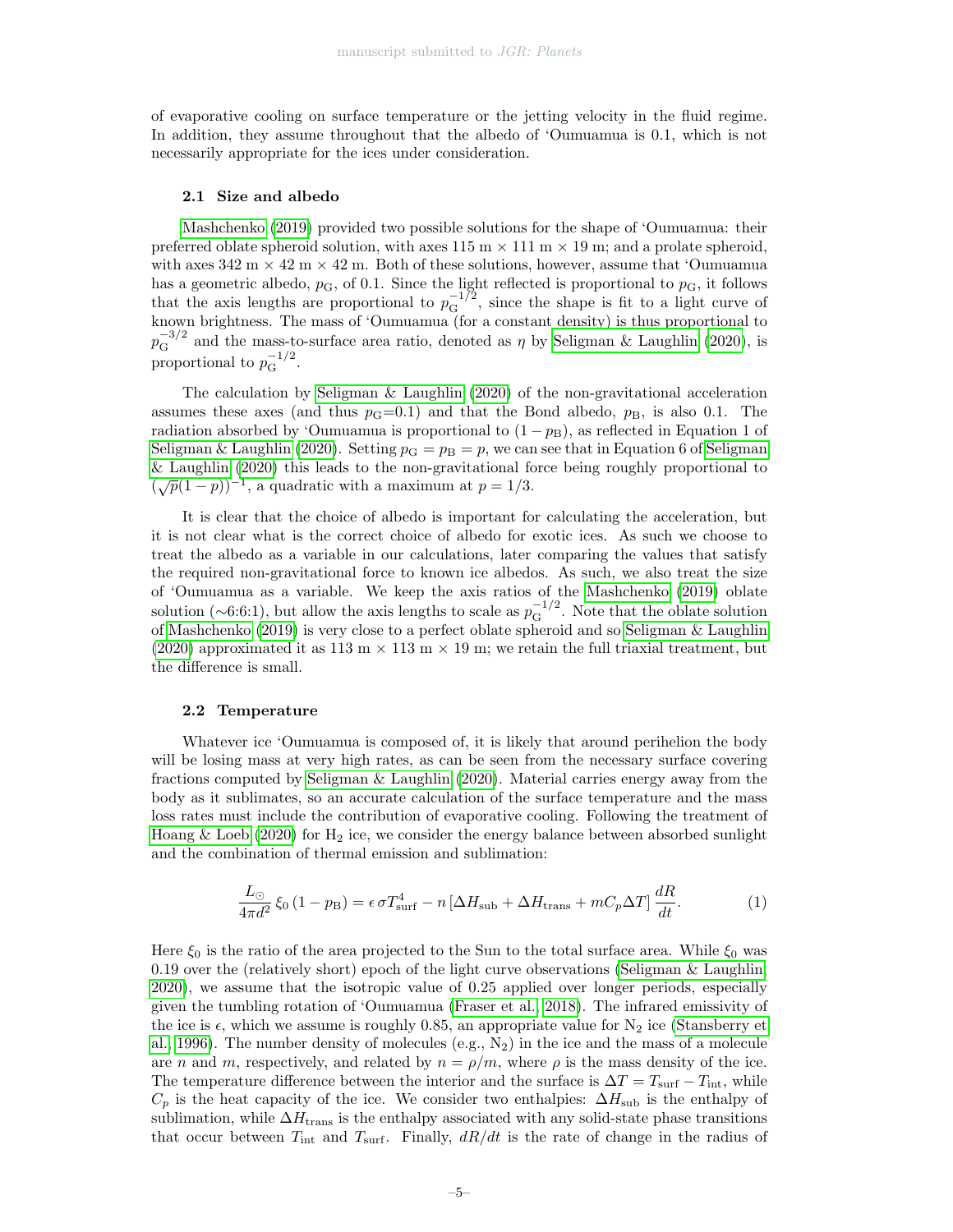'Oumuamua, which is also temperature-dependent and given by

<span id="page-5-0"></span>
$$
\frac{dR}{dt} = -\frac{\nu}{n^{1/3}} \exp\left(\frac{-\Delta H_{\text{sub}}}{kT_{\text{surf}}}\right),\tag{2}
$$

where  $\nu$  is the lattice vibrational frequency and we assume  $dR/dt$  is the same in all directions so that mass is lost isotropically.

We highlight two necessary simplifying assumptions that we have used. The first is that mass is lost isotropically. In reality there will be impurities in the material and irregularities in the structure that will make some parts of the body more susceptible to mass loss than others. In addition, even assuming a perfectly regular body with no impurities, mass loss will be a function of the solar intensity at the relevant location on the surface and how long that location has been exposed to sunlight, and as such it will vary strongly over the surface of the body. We would expect that the tumbling rotation of 'Oumuamua should cause any variations in the amount of mass lost from different parts of the body to average out, which leads into our second simplifying assumption. We have assumed that the appropriate value of  $\xi_0$  is the isotropic value of 0.25 and over the whole of 'Oumuamua's journey through the solar system the tumbling rotation should indeed average the projected area out to the isotropic value, but as we can see from the epoch of the light curve observations  $\xi_0$  can deviate significantly from this expected value in shorter time intervals; if such deviations occur during periods of high mass loss, this could change the total mass lost during passage through the solar system and cause some parts of the surface to lose more mass than others. Since the rotation is chaotic, however, it is not possible to model these presumably slight effects, and the tumbling probably justifies the assumption of isotropy.

The final term in the square brackets in Equation [1](#page-4-0) depends on the temperature difference between the surface and the interior and thus we need to determine what the interior temperature of the body will be. During the very long period that 'Oumuamua spent in interstellar space we can assume that the interior of the body reached the same temperature as the surface and that that temperature was in equilibrium with energy absorbed from the cosmic microwave background and cosmic rays such that

$$
\epsilon \sigma T_{\rm CMB}^4 + F_{\rm GCR} = \epsilon \sigma T_{\rm int}^4. \tag{3}
$$

Assuming that  $T_{\text{CMB}} = 2.73 \text{ K}$ ,  $\epsilon = 0.85$ , and  $F_{\text{GCR}} = 1.9 \times 10^{-2} \text{ erg cm}^{-2} \text{ s}^{-1}$  (see Section [3.2](#page-11-0) for details) we arrive at an interior temperature prior to encountering the solar system of 4.6 K. Astrophysical ices have generally low thermal diffusivities. For example, N<sub>2</sub> ice has a thermal diffusivity of  $\kappa = k/(\rho C_p) \sim 2.4 \times 10^{-7}$  m<sup>2</sup> s<sup>-1</sup>, and with the exception of  $H_2$  all of the other ices are within roughly a factor of 10 of this (see Table A1).

Considering that 'Oumuamua was only inside a few au for a time  $t \sim \text{few} \times 10^7$  s before perihelion, the surface temperatures would have penetrated only to depths  $\sim \sqrt{\kappa t} \sim 2$  m, similar to conclusions reached by [Fitzsimmons et al.](#page-18-6) [\(2018\)](#page-18-6) and [Seligman & Laughlin](#page-21-4) [\(2018\)](#page-21-4). We can also cast this in a different way and ask how long it would take a heat pulse to penetrate to a depth of around 10 m, which as we will see later is approximately the size we will calculate for the shortest axis of 'Oumuamua at perihelion. For  $N_2$  ice it would take about 6 years for a heat pulse to propagate to depths of around 10 m. About 6 years before it was observed, 'Oumuamua was at about 45 au from the Sun, at which distance sublimation would have been negligible and the surface temperature would have been around 25 K (from the balance of incoming and outgoing radiation). At larger heliocentric distances 'Oumuamua was likely moving slowly enough for surface heat to diffuse into the interior and make it approximately isothermal. As such we make the assumption that the interior temperature of 'Oumuamua was  $T_{\text{int}} = \min[25 \text{ K}, T_{\text{surf}}].$ 

A more accurate calculation would of course consider the propagation of heat from the surface to the interior in parallel with sublimation loses from the surface, but the effects of variations in the  $\Delta T$  term would not substantially alter the calculations of mass loss, since this term is at most about 10% the size of the  $\Delta H_{\text{sub}}$  term.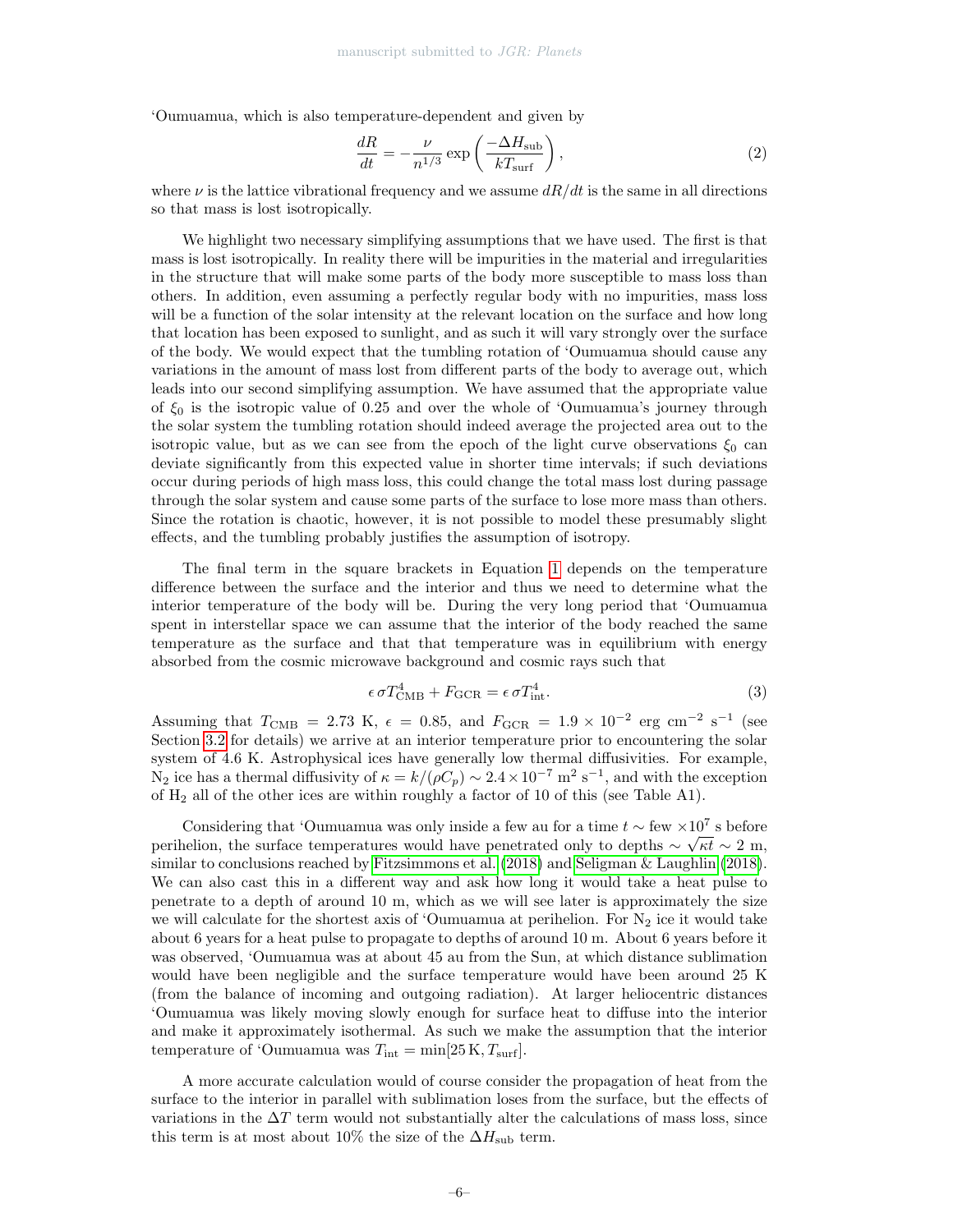#### 2.3 Mass loss and non-gravitational acceleration

The surface temperature of 'Oumuamua and the rate of decrease in the radius are determined by iterating equations [1](#page-4-0) and [2.](#page-5-0) The mass loss rate is then easily obtained as  $dM/dt = \rho S dR/dt$ , where S is the surface area of the body. We then convert this into a force directed away from the Sun by assuming

Force = 
$$
\frac{1}{3} \left( -\frac{dM}{dt} \right) V_{\text{jet}},
$$
 (4)

where  $V_{\text{jet}}$  is the effective jet speed of gas leaving the surface of the body and the coefficient 1/3 is a geometric factor accounting for the fact that the sublimation rate scales with the solar elevation angle,  $\theta$ , as  $\cos \theta$ , and the sunward component of the momentum of the sublimating gas is also reduced by a factor of  $\cos \theta$ . Averaging over the sun-facing hemisphere yields a factor of 1/3 for a spherical body, and we assume that the same time-averaged value applies to a tumbling ellipsoid.

The form of the effective jet speed of the gas leaving the surface depends on whether we are in the free molecular flow or fluid regime. Taking the example of  $N_2$  we find that even at temperatures as low as 39 K the vapour pressure of  $N_2$  exceeds 40  $\mu$ bar [\(Frels et](#page-18-7) [al., 1974\)](#page-18-7), implying a number density of  $N_2$  molecules  $> 10^{22}$  m<sup>-3</sup>. Assuming a molecular collision cross-section  $\sim 10^{-19}$  m<sup>2</sup> the mean free path of N<sub>2</sub> molecules does not exceed around 1 mm, much smaller than the size of 'Oumuamua itself. Other gases will produce similar values and so we assume that we are in the fluid regime. As such we adopt the treatments of [Crifo](#page-16-3) [\(1987\)](#page-16-3) and [Maquet et al.](#page-20-6) [\(2012\)](#page-20-6) for cometary outflows. Specifically, we assume  $V_{\rm jet} = \tau \sqrt{8k_B T_{\rm surf}/\pi m}$ , where  $\tau$  represents an averaging over velocity and depends on the Mach number of the outflow, but for typical Mach numbers observed in cometary outflows  $\tau \approx 0.39 - 0.50$ , and [Crifo](#page-16-3) [\(1987\)](#page-16-3) recommended  $\tau \approx 0.45$ . For N<sub>2</sub> ice at a typical surface temperature of 25 K, this yields  $V_{jet} = 80 \,\mathrm{m\,s^{-1}}$ . This is similar to, but slightly different from, the jetting speed considered likely by [Seligman & Laughlin](#page-21-2) [\(2020\)](#page-21-2), who used  $V_{\rm jet} = \sqrt{\gamma k_B T / m}$ , fixed the temperature at 25 K and  $\gamma$  at 4/3 (5/3 would be more appropriate), and found  $V_{\text{jet}} = 99 \,\mathrm{m}\,\mathrm{s}^{-1}$  for  $N_2$ .

Rearranging Equation [1](#page-4-0) we then obtain the mass loss rate,

<span id="page-6-0"></span>
$$
-\frac{dM}{dt} = Sm \left[ \frac{L_{\odot}}{4\pi d^2} \xi_0 (1 - p_B) - \epsilon \sigma T_{\text{surf}}^4 \right] \left[ \Delta H_{\text{sub}} + \Delta H_{\text{trans}} + m C_p \Delta T \right]^{-1},\tag{5}
$$

and the non-gravitational acceleration,

<span id="page-6-1"></span>
$$
a = \frac{\tau}{3} \frac{S}{M} \sqrt{\frac{8k_B m T_{\text{surf}}}{\pi}} \left[ \frac{L_{\odot}}{4\pi d^2} \xi_0 (1 - p_{\text{B}}) - \epsilon \sigma T_{\text{surf}}^4 \right] \left[ \Delta H_{\text{sub}} + \Delta H_{\text{trans}} + m C_p \Delta T \right]^{-1}.
$$
 (6)

#### 2.4 Composition of 'Oumuamua

Having set out the equations that govern the mass loss and non-gravitational acceleration we are now in a position to compute the non-gravitational acceleration for a selection of different ices and compare the results to observations. [Micheli et al.](#page-20-4) [\(2018\)](#page-20-4) fit the non-gravitational acceleration as  $4.92 \times 10^{-4} (d/1 \text{ au})^{-2} \text{ cm s}^{-2}$  over the observational arc that runs from 14 October 2017 to 2 January 2018. In Figure [1](#page-7-0) we plot the non-gravitational acceleration that we predict at 1.42 au, relative to the observed acceleration, as a function of albedo (assuming  $p = p<sub>G</sub> = p<sub>B</sub>$ ) for a variety of pure ice compositions. From the set of ices used by [Seligman & Laughlin](#page-21-2) [\(2020\)](#page-21-2) in their Table 1 we exclude Ar, Kr and Xe, as these heavy noble gases have low cosmic abundances and it seems highly unlikely that there would be large populations of bodies composed of these ices. We add, however, the common astrophysical compounds  $CH_4$ ,  $CO$  and  $NH_3$ , so that the complete set of ices we examine is  $H_2$ , Ne, CH<sub>4</sub>, CO, N<sub>2</sub>, NH<sub>3</sub>, O<sub>2</sub>, CO<sub>2</sub>, and H<sub>2</sub>O. The sublimation enthalpies and other data for all 9 ices, along with the data sources, can be found in Table A1.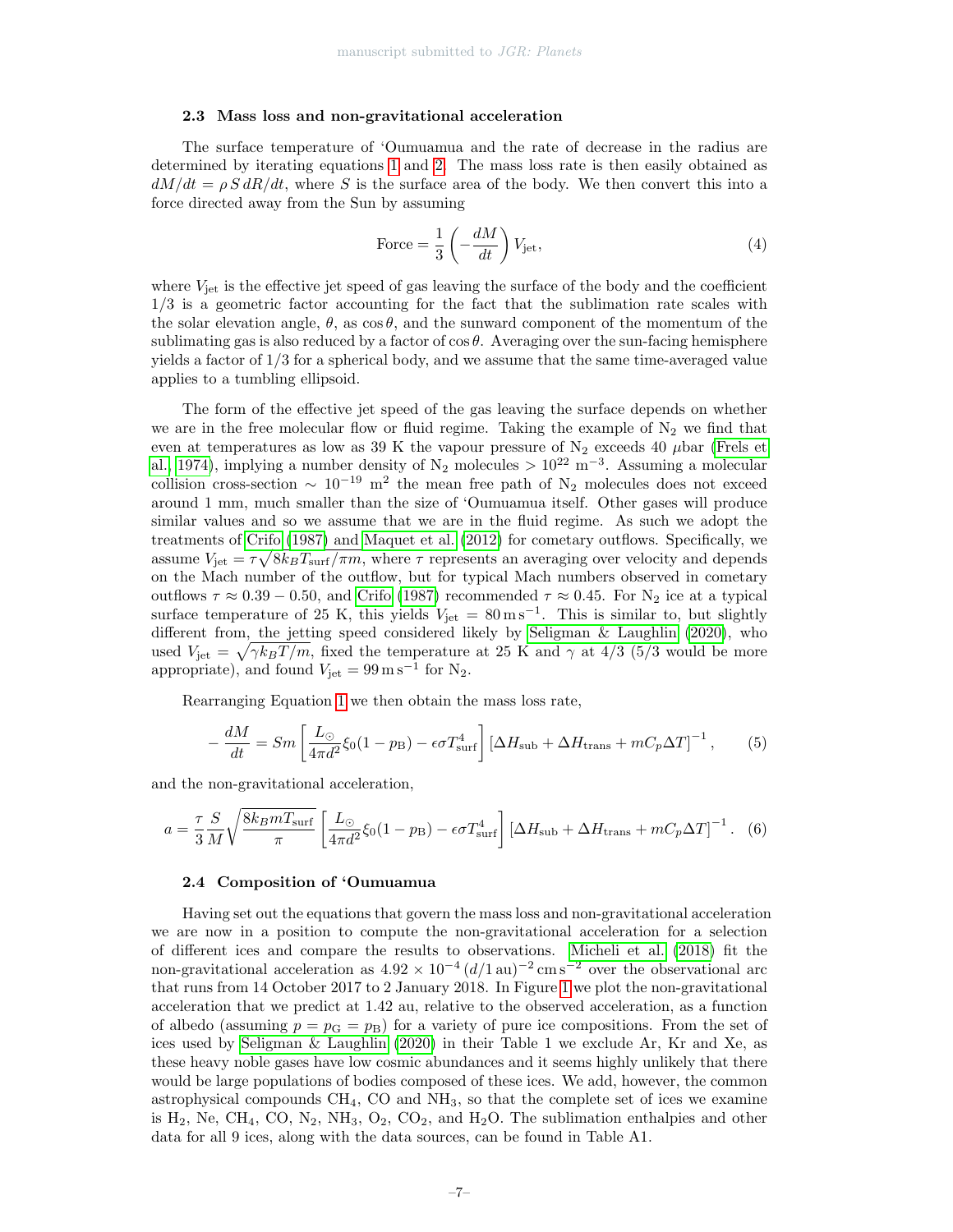

<span id="page-7-0"></span>Figure 1. Predicted non-gravitational acceleration at 1.42 au due to sublimation and jetting, relative to the observed value, assuming 'Oumuamua is an oblate ellipsoid of pure ice with the labelled compositions, for various values of the common geometric and Bond albedo. The top axis converts albedo into equivalent mean spherical radius assuming a 6:6:1 axis ratio. Note that the  $H_2$ curve extends far above the plotted range, peaking at ∼13. The orange band shows the reported Bond albedo for Pluto ( $p_B \approx 0.72 \pm 0.07$ ; [Buratti et al.](#page-16-4) [\(2017\)](#page-16-4)), while the red band shows the R-band geometric albedo of Pluto reported by [Buratti et al.](#page-16-5) [\(2015\)](#page-16-5), including additional downward spread to account for uncertainty in whether the detect opposition surge should apply to 'Oumuamua. The purple band shows the range disallowed by the size constraints from the Spitzer non-detection. The acceleration we predict for a chunk of  $N_2$  ice matches 'Oumuamua's observed non-gravitational acceleration if its albedo is 0.64, consistent with the albedo of Pluto's  $N_2$  ice surface.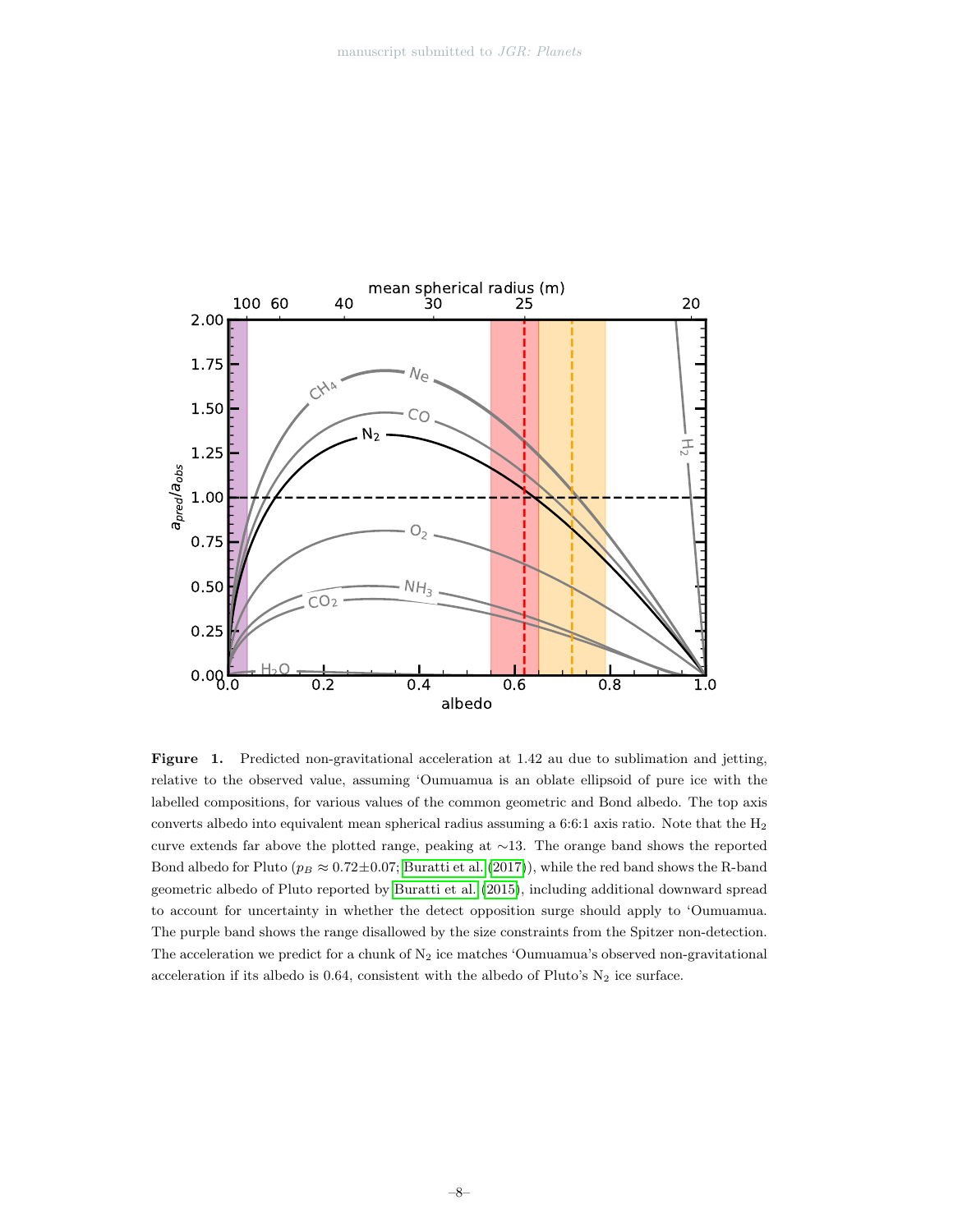The abundant ices  $H_2O$  and  $CO_2$  are immediately ruled out as the main constituents of 'Oumuamua, as they are incapable of providing the necessary non-gravitational acceleration for any albedo, as was also found by [Seligman & Laughlin](#page-21-2) [\(2020\)](#page-21-2). Pure  $NH_3$  and  $O_2$  ices are less likely than  $H_2O$  and  $CO<sub>2</sub>$ , and also ruled out as not capable of providing sufficient force. The force from sublimation of  $Ne$  and  $H_2$  would be sufficient to match the observed acceleration; indeed,  $H_2$  provides so much acceleration that the curve does not easily appear in the same vertical scale as the other ices, and would in fact require 'Oumuamua to have an albedo very close to 1 (an albedo very close to zero is ruled out by the Spitzer observations). Large accumulations of Ne and  $H_2$  ices are unlikely to exist, however. [Hoang & Loeb](#page-19-4) [\(2020\)](#page-19-4) enumerate many issues with forming an  $H_2$  ice body, and with such a body surviving its journey from its origin to the Solar system. With a sublimation temperature of only 9 K most of the issues that apply to  $H_2$  also apply to Ne, along with the added problem of much lower cosmic abundance. This leaves  $\text{CH}_4$ , CO and  $\text{N}_2$  as the viable options. CO is observed in comets and on Pluto, but any significant CO is ruled out by observations with Spitzer [\(Trilling et al., 2018\)](#page-22-0). CH<sub>4</sub> ices are observed on Pluto, including as dunes [\(Telfer et](#page-22-2) [al., 2018\)](#page-22-2), but overwhelmingly  $CH_4$  is observed as a trace species dissolved in  $N_2$  ice, and never more than a few weight percent [\(Trafton, 2015\)](#page-22-3). As such we identify  $N_2$  ice as by far the most likely candidate for 'Oumuamua's composition. Figure [1](#page-7-0) shows that  $N_2$  matches the observed non-gravitational acceleration for two values of the albedo: just above 0.1, and at 0.64. The high-albedo solution is intriguing as this is close to the observed geometric and bond albedos of Pluto and Triton, both bodies that have large amounts of  $N_2$  on their surfaces. For Pluto, [Buratti et al.](#page-16-5) [\(2015\)](#page-16-5) find  $p<sub>G</sub> = 0.62 \pm 0.03$  in R-band (red band in Figure [1\)](#page-7-0), and [Buratti et al.](#page-16-4) [\(2017\)](#page-16-4) find  $p_B = 0.72 \pm 0.07$  (orange band in Figure 1). For Triton, the equivalent values are  $p_{\rm G} = 0.72 - 0.82$  in R-band [\(Hicks & Buratti, 2004\)](#page-19-5), and  $p_{\rm B} = 0.82 \pm 0.05$  [\(Hillier et al., 1990;](#page-19-6) [Nelson et al., 1990\)](#page-20-7).

Adopting geometric and bond albedos of 0.64, we infer that the dimensions of 'Oumuamua were 45.5 m  $\times$  43.9 m  $\times$  7.5 m during the light-curve observations when it was located at 1.42 au from the Sun. At that time its mass would have been  $8.0 \times 10^6$  kg.

By the time of the Spitzer observations on 21-22 November 2017 that place limits on the size and composition of 'Oumuamua, it had receded to 2 au and would have shrunk slightly to  $44.8 \text{ m} \times 43.2 \text{ m} \times 6.8 \text{ m}$ . The non-detection of 'Oumuamua in thermal emission implies a diameter (if spherical) of  $\langle 98 - 440 \text{ m}$ , a criterion clearly met by the size that we determine. At this time we calculate that 'Oumuamua would have been losing mass at 0.37 kg/s, corresponding to a production rate of around  $8 \times 10^{24}$  N<sub>2</sub> molecules per second and a rate of change in the radius of 0.9 cm/day. For comparison [Trilling et al.](#page-22-0) [\(2018\)](#page-22-0) place  $3\sigma$  upper limits on the production of dust  $(< 9 \text{ kg/s})$ ,  $CO_2$  ( $< 9 \times 10^{22}$  molecules per second), and CO ( $\leq 9 \times 10^{21}$  molecules per second). The mass loss rate we calculate is well below the dust production limit of [Trilling et al.](#page-22-0) [\(2018\)](#page-22-0) so if dust makes up some fraction of the material ejected it would not be detectable. The constraints on  $CO<sub>2</sub>$  and  $CO<sub>2</sub>$ , on the other hand, are much more restrictive, at only 1% and 0.1% of the  $N_2$  production rate respectively, indicating that  $CO$  and  $CO<sub>2</sub>$  cannot represent more than minor trace impurities in the  $N<sub>2</sub>$ ice. We are not aware of any constraints that have been placed on  $CH_4$ , and  $N_2$  does not have strong spectral lines in the infrared, making it hard to detect.  $N_2$  outgassing would likely be best observed in the ultraviolet.

[DeMeo et al.](#page-18-8) [\(2010\)](#page-18-8) and [Merlin et al.](#page-20-8) [\(2010\)](#page-20-8) constrain the fraction of CO dissolved in  $N_2$  ice on Pluto to be no more than around 0.1%. If 'Oumuamua had a similar fraction of CO dissolved the loss rate could be up to  $\sim 8 \times 10^{21}$  CO molecules per second, which is compatible with the constraints from [Trilling et al.](#page-22-0)  $(2018)$ . As we noted above,  $CH<sub>4</sub>$  is observed on the surface of Pluto as a trace species dissolved in  $N_2$  ice at levels no more than a few weight percent [\(Trafton, 2015\)](#page-22-3) and we feel some trace impurities of  $CH<sub>4</sub>$  are likely to explain the red colour of 'Oumuamua. 'Oumuamua is as red as some of the reddest Solar System objects, with optical spectral slopes measured variously as  $10\pm6\%/100$  nm [\(Ye et al.,](#page-23-0) [2017\)](#page-23-0),  $22 \pm 15\%/100 \text{ nm}$  [\(Bannister et al., 2017\)](#page-16-6), or  $17 \pm 2.3\%/100 \text{ nm}$  ( $9.3 \pm 0.6\%/100 \text{ nm}$ )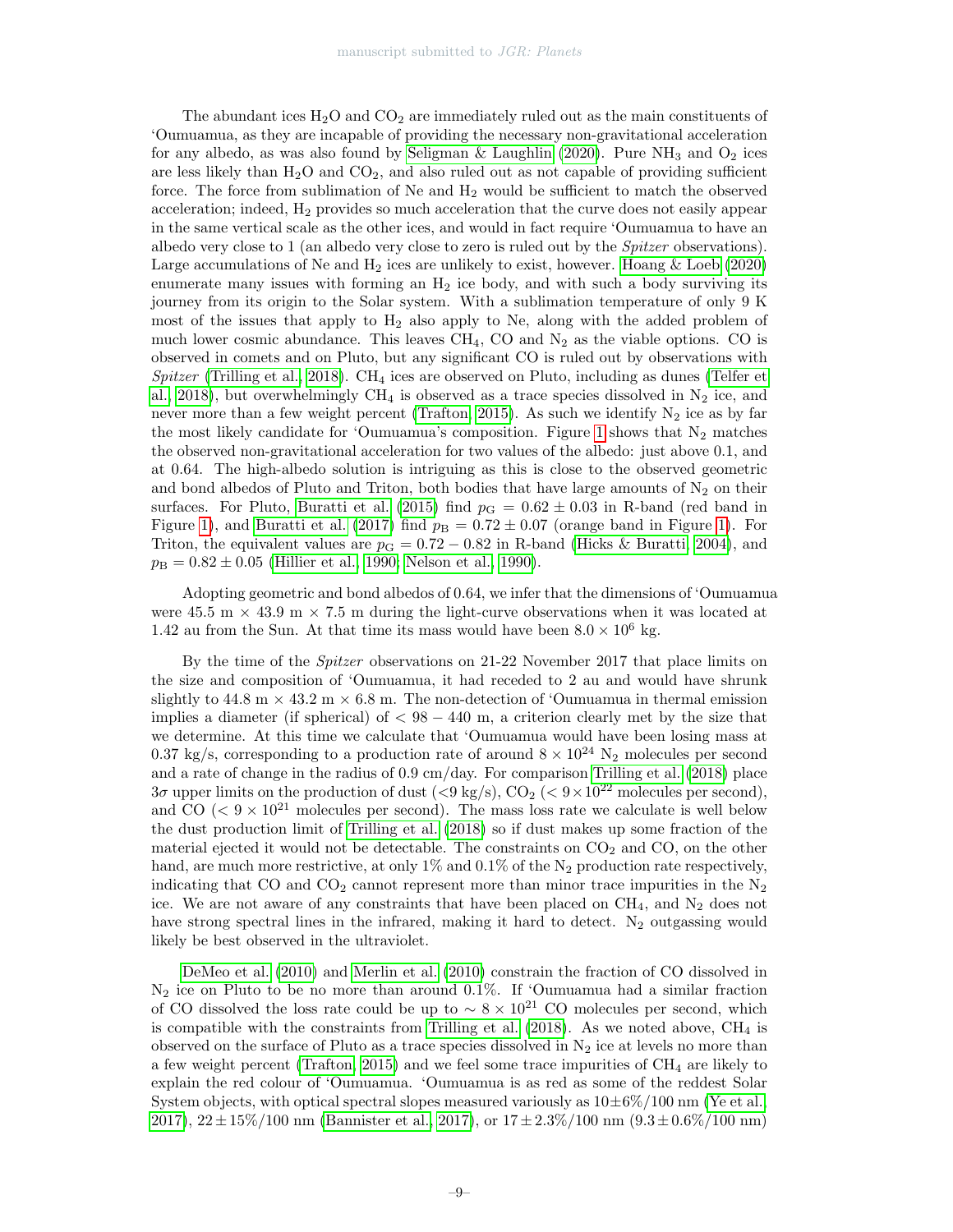

<span id="page-9-0"></span>Figure 2. Change in 'Oumuamua's parameters over time. Clockwise from top left: distance from the Sun, mass, axis ratio  $(a/c)$ , surface temperature. Times are relative to 27 October 2017. Perihelion occurs at -48 days.

[\(Fitzsimmons et al., 2018,](#page-18-6) ACAM (X-shooter)). With the exception of the [Fitzsimmons et](#page-18-6) [al.](#page-18-6) [\(2018\)](#page-18-6) X-shooter data these are consistent with the spectral slopes of Pluto [\(Lorenzi et](#page-20-9) [al., 2016\)](#page-20-9), Makemake [\(Licandro et al., 2006\)](#page-19-7) and Gonggong [\(Santos-Sanz et al., 2012\)](#page-21-5), all around  $14\%/100 \text{ nm}$  and presumably attributable to photolyzation of CH<sub>4</sub> to form tholins.

In terms of other possible trace species, [Ye et al.](#page-23-0) [\(2017\)](#page-23-0) used ground-based observations with the Hale Palomar telescope to place upper limits on the production rates of CN (<  $2 \times 10^{22}$  molecules per second) and  $C_2$  ( $\lt 4 \times 10^{22}$  molecules per second), but these are not expected in the  $N_2$  ices that make up the crust of a Pluto-like body. Radio observations by [Park et al.](#page-21-6) [\(2018\)](#page-21-6) with the Green Bank Telescope place a loose upper limit on the production rate of OH  $(< 1.7 \times 10^{27}$  molecules per second), but this is much higher than our predicted production rate of  $N_2$ . Far more restrictive for OH production is the extremely poor acceleration provided by sublimation of  $H_2O$  such that compared to  $N_2$  it effectively acts as an inert diluent.

## 3 Temporal evolution of 'Oumuamua

We demonstrated above that a pure  $N_2$  ice composition is capable of reproducing the observed non-gravitational acceleration at a distance of around 1.4 au from the Sun for an albedo of 0.64. At that time, however, 'Oumuamua would have had a mass of only  $8.01 \times 10^6$  kg while losing mass at a rate of 0.37 kg/s  $(3.2 \times 10^4 \text{ kg/day})$  such that even between 1.4 and 2 au it would have shrunk by around 0.7 m. It is thus clear that 'Oumuamua would have evolved substantially over time.

#### 3.1 Passage through the solar system

As we can see from Equation [5,](#page-6-0) the rate of mass loss from 'Oumuamua is a strong function of the heliocentric distance. From our starting point at 1.42 au we can integrate forwards and backwards to find the evolution of the size and shape of 'Oumuamua over time. In Figure [2](#page-9-0) we show the evolution in the mass, surface temperature, and axis ratio  $(a/c)$ of 'Oumuamua over a period of around 18 months before and after perihelion alongside its distance from the Sun for comparison. Times are measured relative to 27 October 2017 at which epoch we fix the distance from the Sun as 1.42 au and the size as 45.5 m  $\times$  43.9 m  $\times$  7.5 m. The albedo is set at 0.64, which we assume remains constant. For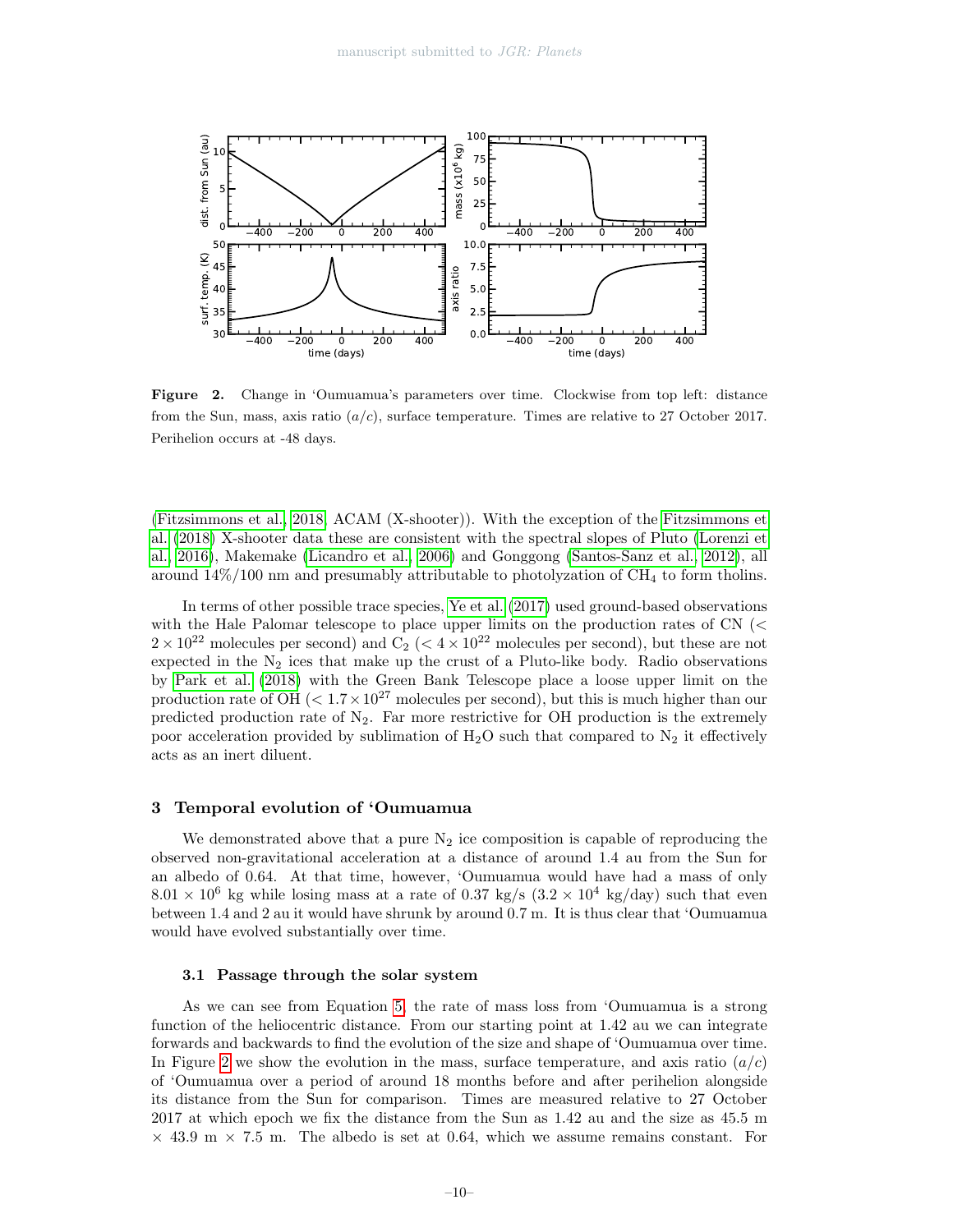

<span id="page-10-1"></span>Figure 3. Non-gravitational acceleration predicted by our model (solid red) for time around 27 October 2017 as compared with different relationships that are constant power laws in d. At left we show the predicted non-gravitational acceleration while at right we multiply by  $(d/au)^2$  to provide a more detailed view of the differences between the curves. The dashed and dotted black lines show  $d^{-2}$  and  $d^{-1}$  relations respectively, while the solid black line shows a  $d^{-1.8}$  relationship, which provides a good fit to our prediction over the relevant range. The range of observations over which the acceleration was fit by [Micheli et al.](#page-20-4) [\(2018\)](#page-20-4) runs from -13 to +68 days (14 October 2017 to 2 January 2018).

the orbital evolution we assume a semi-major axis of -1.2978 au and eccentricity 1.19951 for which perihelion passage occurs 48 days before our fixed point  $(9$  September  $2017)^1$  $2017)^1$  $2017)^1$ . The non-gravitational acceleration is never large enough to modify the orbit sufficiently to significantly alter our calculations, and so for the purposes of Figure [2](#page-9-0) we neglect the non-gravitational acceleration. We assume that in a time interval  $\Delta t$  each semi-axis of the triaxial ellipsoid decreases by an amount  $h = (dR/dt) \Delta t$ , and the surface area of the ellipsoid is re-computed at the end of each timestep.

Unsurprisingly, the period immediately around perihelion dominates the change in mass and axis ratio. In the 50 days either side of perihelion passage the mass drops by a factor of 10 while the axis ratio rises from just above 2:1 to 6:1. It is notable, however, that the evaporative cooling due to the extreme mass loss is so effective that the surface never rises above 47 K. Outside this narrow window, mass loss continues at a much lower rate, and the axis ratio continues to undergo significant evolution because the  $c$  axis has shrunk to such a small size. By the time 'Oumuamua passed the orbit of Uranus in September 2020 it would have dropped in mass by roughly another factor of 2, to  $4.81 \times 10^6$  kg, and reached an axis ratio of 8.3:1.

As the mass and mass loss changed, so too would have the non-gravitational acceleration. [Micheli et al.](#page-20-4) [\(2018\)](#page-20-4) found that the observed non-gravitational acceleration obeyed a relationship that lies between  $d^{-1}$  and  $d^{-2}$ , probably closer to  $d^{-2}$ . We can immediately see from Equation [6](#page-6-1) that the insolation induces a  $d^{-2}$  dependence, with a non-linear deviation for the thermal emission term. In Figure [3](#page-10-1) we show the change in our predicted non-gravitational

<span id="page-10-0"></span><sup>1</sup> From JPL HORIZONS service https://ssd.jpl.nasa.gov/sbdb.cgi?sstr=2017U1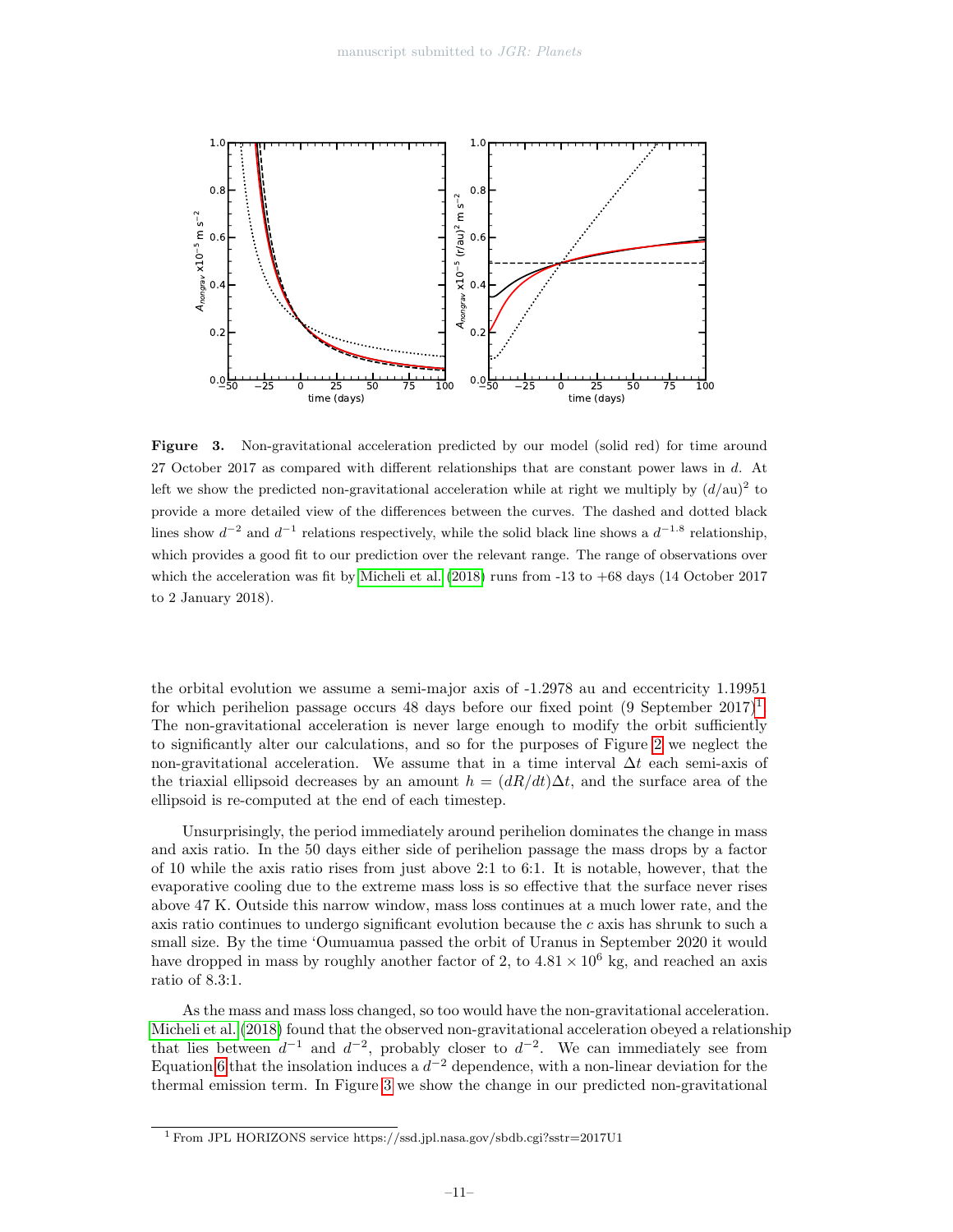acceleration as a function of time during a window of a few months spanning the range of observations that were used by [Micheli et al.](#page-20-4) [\(2018\)](#page-20-4) to fit the non-gravitational acceleration, these observations were densest from 18 October to 23 November 2017 with precovery data for 14 October 2017, and additional points on 12 December 2017 and 2 January 2018. Not only does our predicted acceleration match the magnitude of the non-gravitational acceleration at 1.42 au, but over the relevant range our predicted curve is very close to  $d^{-1.8}$ , which we consider a good fit to the observations given the uncertainties involved, both in the observations and in some of the parameters in our equations (e.g., what value of  $\tau$  is appropriate, and corrections for the ellipsoidal shape of 'Oumuamua).

Our scenario is also consistent with 'Oumuamua's rotation. 'Oumuamua is tumbling, in non-principal axis rotation [Fraser et al.](#page-18-5) [\(2018\)](#page-18-5), but spinning only once per 8 hours or so. This 'slow' rotation rate of 'Oumuamua has been taken by [Rafikov](#page-21-7) [\(2018b\)](#page-21-7) as evidence against outgassing, arguing that the forces needed to provide the non-gravitational acceleration would torque and spin up the object until it underwent rotational fission. The underlying picture is one like a normal comet, in which most of the jetting occurs from isolated spots on the surface, providing a torque that increases the rotation rate  $\Omega$  at a rate  $d\Omega/dt =$  $\zeta(RM/I)a$ , where a is the non-gravitational acceleration, R, M and I the characteristic size, the mass, and the moment of inertia of the object,  $\zeta$  a dimensionless number such that  $\zeta R$  is the effective lever arm.

Based on his analysis of 7 regular comets, [Rafikov](#page-21-8) [\(2018a\)](#page-21-8) derived an average value of  $\log \zeta = -2.21 \pm 0.54$ . [Mashchenko](#page-20-2) [\(2019\)](#page-20-2) found a best fit of 'Oumuamua's light curve if it were oblate and experienced a torque consistent with  $\log \zeta = -2.34$ , which, as they pointed out, is within the range of values [Rafikov](#page-21-8) [\(2018a\)](#page-21-8) inferred for comets. Since  $I \sim MR^2$ , the spin-up rate is proportional to  $R^{-1}$  and therefore  $p^{1/2}$ . For a given spin-up rate,  $\zeta$ is proportional to  $p^{-1/2}$ . Because we are arguing for an albedo  $p = 0.64$  rather than the value  $p = 0.1$  assumed by [Mashchenko](#page-20-2) [\(2019\)](#page-20-2) when deriving  $\zeta$ , we favour a smaller body more easily spun up, and therefore a smaller value of the effective lever arm coefficient,  $\log \zeta \approx -2.74$ . However, this is still within the range of values observed among comets [Rafikov](#page-21-8) [\(2018a\)](#page-21-8). Moreover, a lower value of  $\zeta$  is consistent with the idea of 'Oumuamua as a monolith of pure  $N_2$  ice without localised jetting, in accordance with our assumption of sublimation across the hemisphere, and our use of the coefficient  $1/3$ , in our derivation of the jetting force. We note that [Seligman et al.](#page-21-9) [\(2019\)](#page-21-9) also examined the possible spin-up of 'Oumuamua and found that it is possible for the rotation rate to oscillate around the observed ∼8 hour value under the action of sublimation jetting for appropriate venting angles, however it is not clear how their results scale to a body with a substantially different albedo. It has been argued that for 'Oumuamua to aquire its tumbling motion would require many Gyr of passage through the interstellar medium [\(Zhou, 2020\)](#page-23-1), but it seems clear that 'Oumuamua must have experienced significant (albeit lower than is typical for comets) torques within the Solar System, as it lost ∼92% of its mass.

## <span id="page-11-0"></span>3.2 Passage through the interstellar medium

An important factor in ruling out  $H_2$  as a likely composition for 'Oumuamua is that an H<sup>2</sup> ice body would experience rapid erosion during its passage through the interstellar medium (ISM). Hoang  $&$  Loeb [\(2020\)](#page-19-4) discussed this erosion in detail, showing that even a multi-km  $H_2$  ice body would be completely eroded away in less than  $10^8$  years. For  $H_2$ , [Hoang & Loeb](#page-19-4) [\(2020\)](#page-19-4) found that simple thermal sublimation was dominant since the equilibrium surface temperature of a body in the ISM is barely below the sublimation temperature of  $H_2$  ice. The sublimation temperature of  $N_2$  ice is about a factor of 7 higher than that of  $H_2$  ice and the exponential dependence of sublimation (Eq. [2\)](#page-5-0) makes it immediately apparent that direct, thermally driven sublimation will be negligible at ISM temperatures for  $N_2$ ; but it is nonetheless prudent to consider other possible erosion mechanisms.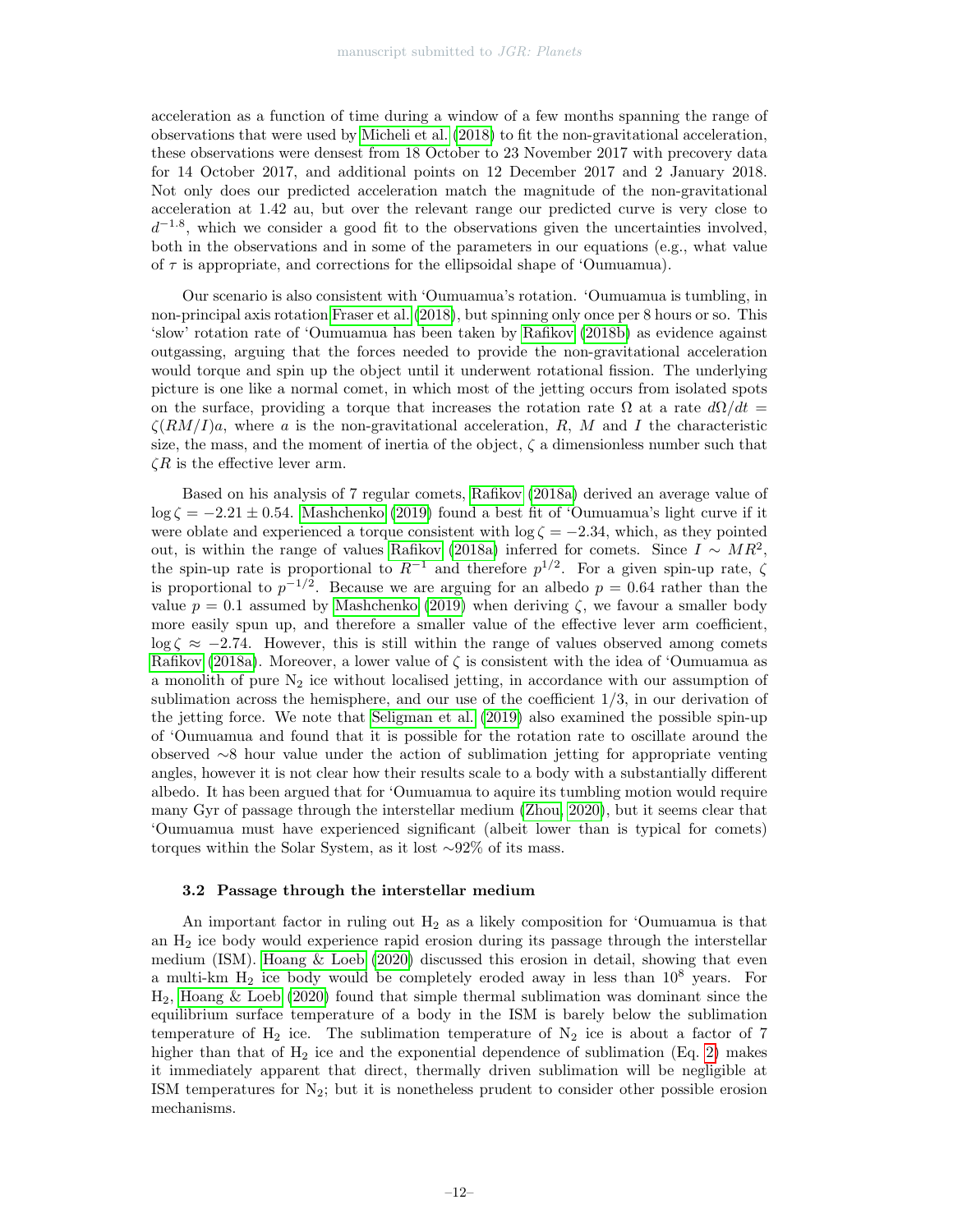[Domokos et al.](#page-18-1) [\(2009\)](#page-18-1) described how isotropic abrasion by dust grains impacting the surface of a body can lead to an increase in the axis ratio, much as we have described above for outgassing, and [Domokos et al.](#page-18-9) [\(2017\)](#page-18-9) attributed 'Oumuamua's shape to abrasion by dust grains eroding its surface as it passed through the ISM. However, 'Oumuamua is unlikely to encounter sufficient material as it passes through the ISM to result in significant change to its mass and dimensions. For a typical ISM density of around 1 proton per cm<sup>3</sup> and a dust-to-gas mass ratio of 0.01, a body with mean diameter ∼50 m and a relative velocity  $\sim$ 10 km/s will only collide with around 10<sup>3</sup> kg per Gyr of matter in total, and only around 10 kg per Gyr of dust, a tiny fraction of the  $\sim 10^7$  kg mass of the body. Even travelling 10 pc through a giant molecular cloud with a mean density of  $10<sup>3</sup>$  protons per  $\text{cm}^3$  would only result in encountering around  $10^3$  kg of dust. Dust abrasion is thus clearly insufficient to result in any change to 'Oumuamua's size or shape.

Another possible mechanism is photodesorption. While both visible and UV photons have sufficient energy to overcome the desorption energy of an  $\mathrm{N}_2$  molecule in  $\mathrm{N}_2$ ice (∼0.07 eV) the efficiency of the process is only around  $5 \times 10^{-3}$  N<sub>2</sub> molecules per photon, since N<sup>2</sup> ice is an inefficient absorber at most optical and UV wavelengths [\(Bertin et al., 2013;](#page-16-7) [Fayolle et al., 2013\)](#page-18-10). We assume the interstellar radiation field will deliver photons with an energy flux of  $2.7 \times 10^{-6}$  W m<sup>-2</sup>, each with a typical energy of around 10 eV [\(Mathis et](#page-20-10) [al., 1983\)](#page-20-10). This would produce a desorption rate of  $8 \times 10^9$  N<sub>2</sub> molecules m<sup>-2</sup> s<sup>-1</sup>, or an erosion rate of just over  $1 \text{ cm/Gyr}$ . As with dust abrasion, this is insufficient to result in any substantial changes in 'Oumuamua's size.

Finally we consider galactic cosmic rays (GCRs). Integrating over energy, the GCR proton and alpha-particle energy flux in the ISM near the Sun is around  $1.9 \times 10^{-5}$  W m<sup>-2</sup> [using the analytical formula of [Webber](#page-22-4) [\(1998\)](#page-22-4), but scaled down by a factor of 1.5 to better match the observations compiled by [Tatischeff et al.](#page-22-5) [\(2014\)](#page-22-5)]. The majority of the incident particles would have energies in the range 10-100 MeV/nucleon. [Vasconcelos et al.](#page-22-6) [\(2017\)](#page-22-6) measured the erosion of an  $N_2$ :CH<sub>4</sub> ice (95:5 mass ratio) by 15.7 MeV oxygen ions (1 MeV/nucleon) and found that after receiving a fluence of  $6 \times 10^{17}$  ions m<sup>-2</sup> the ice was reduced in thickness by about 8  $\mu$ m. The ions deposited 930 keV/ $\mu$ m, or a total of 7.4 MeV each. Based on this experimental data we infer the removal of  $1 \text{ N}_2$  molecule for roughly every 26 eV delivered by GCRs. We note that the stopping lengths of typical GCRs will not exceed a fraction of a cm and so assume there is no reduction in erosion efficiency for higher energy GCRs. For an interstellar GCR energy flux of  $1.9 \times 10^{-5}$  W m<sup>-2</sup> we calculate an average erosion rate of 6.6 m/Gyr. For  $N_2$  ice, GCR erosion is thus the dominant erosion mechanism in the ISM and can potential alter the size and shape of the body over long periods. This erosion rate due to GCRs is about the same as we calculate for the thermal sublimation due to solar radiation at a distance of about 130 au, so beyond around 130 au from the Sun GCR erosion dominates over thermal sublimation. This is roughly the same distance as the heliopause, within which GCRs are suppressed by the Solar magnetic field [\(Gurnett et al., 2013\)](#page-19-8).

It is important to note that the GCR erosion rate of 6.6 m/Gyr corresponds to the GCR flux in the neighbourhood of the Sun, today. The GCR flux is roughly proportional to the star formation rate, and so the GCR flux can be expected to have tracked variations in the star formation rate in the vicinity of the Sun over time. The Sun is currently in an inter-arm region with a GCR flux characteristic of much of the Galaxy, but the star formation rate in the spiral arms is substantially higher, such that the GCR flux is expected to be around 3.7 times higher within a spiral arm than the galactic average [\(Dunham et](#page-18-11) [al., 2020;](#page-18-11) [Fujimoto et al., 2020\)](#page-18-12). Over a period of a Gyr, travelling at 9 km/s relative to the local standard of rest, 'Oumuamua could travel tens of kpc, likely passing in and out of spiral arms multiple times. The analysis of [Vall´ee](#page-22-7) [\(2005\)](#page-22-7) suggests that the Sun spends roughly 50% of its time within 1 kpc of spiral arms (the diffusion length of GCRs), and the other 50% in the inter-arm regions. This implies an average erosion rate over the last few hundred Myr that is around a factor of 2.4 times higher than the rate in the Solar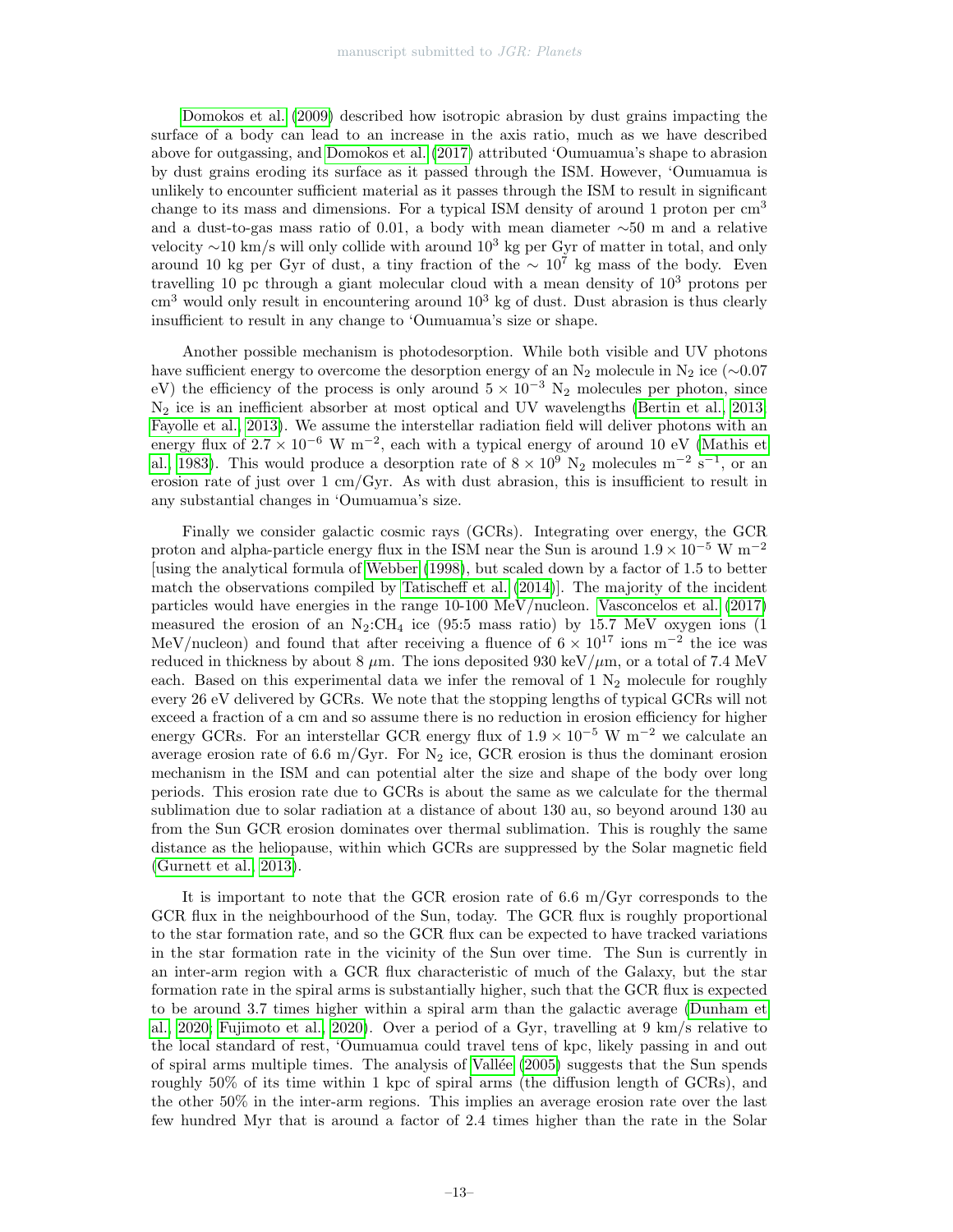| Epoch        | Distance | Time                | $T_{\rm surf}$ | 2a   | 2b   | 2c   | a/c  | mass                       |  |  |
|--------------|----------|---------------------|----------------|------|------|------|------|----------------------------|--|--|
|              | from Sun |                     |                |      |      |      |      |                            |  |  |
|              | au)      |                     | (K)            | (m)  | (m)  | (m)  |      | $(\times 10^6 \text{ kg})$ |  |  |
| Ejection     |          | $\sim 0.45$ Gyr ago |                | 92.4 | 90.8 | 54.4 | 1.70 | 244                        |  |  |
| from parent  |          |                     |                |      |      |      |      |                            |  |  |
| system       |          |                     |                |      |      |      |      |                            |  |  |
|              | 130      | 14 Apr. 1995        | 19.9           | 72.4 | 70.8 | 34.5 | 2.10 | 94.4                       |  |  |
|              | 30       | 1 Dec. 2012         | 30.1           | 72.4 | 70.8 | 34.4 | 2.10 | 94.2                       |  |  |
|              | 5.2      | 16 Jan. 2017        | 35.0           | 71.7 | 70.1 | 33.8 | 2.12 | 90.6                       |  |  |
| Perihelion   | 0.255    | 9 Sep. 2017         | 47.1           | 57.6 | 56.1 | 19.7 | 2.92 | 34.0                       |  |  |
| passage      |          |                     |                |      |      |      |      |                            |  |  |
| Optical      | 1.42     | 27 Oct. 2017        | 39.4           | 45.4 | 43.9 | 7.50 | 6.06 | 7.98                       |  |  |
| observations |          |                     |                |      |      |      |      |                            |  |  |
| Spitzer      | $2.0\,$  | 21 Nov. 2017        | 38.1           | 44.7 | 43.2 | 6.81 | 6.57 | 7.03                       |  |  |
| observations |          |                     |                |      |      |      |      |                            |  |  |
|              | 5.2      | 2 May 2018          | 35.0           | 43.6 | 42.0 | 5.64 | 7.72 | 5.52                       |  |  |
|              | 30       | 18 June 2022        | 30.1           | 42.9 | 41.3 | 4.96 | 8.66 | 4.65                       |  |  |
|              | 130      | 14 Feb. 2040        | 19.7           | 42.8 | 41.3 | 4.92 | 8.72 | 4.64                       |  |  |

<span id="page-13-0"></span>Table 1. Physical properties of 'Oumuamua at selected epochs.

neighbourhood today, i.e. ∼15.4 m/Gyr. In addition, the star formation rate was higher in the past across the entire Galaxy: it was greater than 5 times the present rate over 8 Gyr ago, falling to about twice the current rate 5-6 Gyr ago, peaking again at around 5 times the present value 2-3 Gyr ago, and finally falling since then to the present value [\(Mor et al.,](#page-20-11) [2019\)](#page-20-11). Over the 4.5 Gyr since the birth of the Solar system the total erosion would have been 260 m along each semi-axis, averaging 57 m/Gyr. In the last 2 Gyr 'Oumuamua would have eroded by 92 m at an average of around 3 times the present rate, and even over just the last Gyr it would have eroded at an average of about twice the present rate (including the correction for spiral arms) for a total of around 31 m.

How long 'Oumuamua has been travelling through the ISM is not known, but [Almeida-Fe](#page-16-8)rnandes [& Rocha-Pinto](#page-16-8) [\(2018\)](#page-16-8) placed an upper limit of around 1.9 - 2.1 Gyr based on its low velocity dispersion relative to the LSR. Had 'Oumuamua been in interstellar space for this maximum time of around 2 Gyr, it would have been eroded by over 90 m in radius, implying an initial mass upon ejection from its stellar system of around  $8 \times 10^9$  kg. This would mean that 'Oumuamua entered the solar system with only 1% of the mass it had when it left its parent system; while this is not impossible, it seems unlikely. By comparison, if 'Oumuamua departed its parent system around 0.4-0.5 Gyr ago, it would have been eroded by around 10 m along each semi-axis, entering the Solar system with slightly under half of its initial mass, a much more plausible value. Travelling at 9 km/s for around 0.4-0.5 Gyr, 'Oumuamua could have travelled about 4 kpc, albeit not in a straight line: its motion through the Galactic potential would have changed its velocity en route, and this distance must include epicyclic motions. Since a young stellar system is the most likely candidate to be ejecting large quantities of material we tentatively suggest an origin around 0.4-0.5 Gyr ago in the Perseus spiral arm, which is about 2-3 kpc from the Sun [\(Kounkel et al., 2020\)](#page-19-9) and consistent with 'Oumuamua's approach from the direction of Vega. Using this starting point we provide a summary of the mass and dimensions of 'Oumuamua at various epochs along its journey from its parent system, to, and through the Solar system in Table [1.](#page-13-0) We note that if 'Oumuamua were travelling through the ISM for 0.4-0.5 Gyr, it would have seen its axis ratios increase from  $c/a = 1.7$  to 2.1. Typical axis ratios of fragments in the solar system are  $a:b:c \sim 2:1.4:1$ , never exceeding 3:1 [\(Domokos et al., 2017\)](#page-18-9). While it would not be implausible for 'Oumuamua to have been ejected from its stellar system with an axis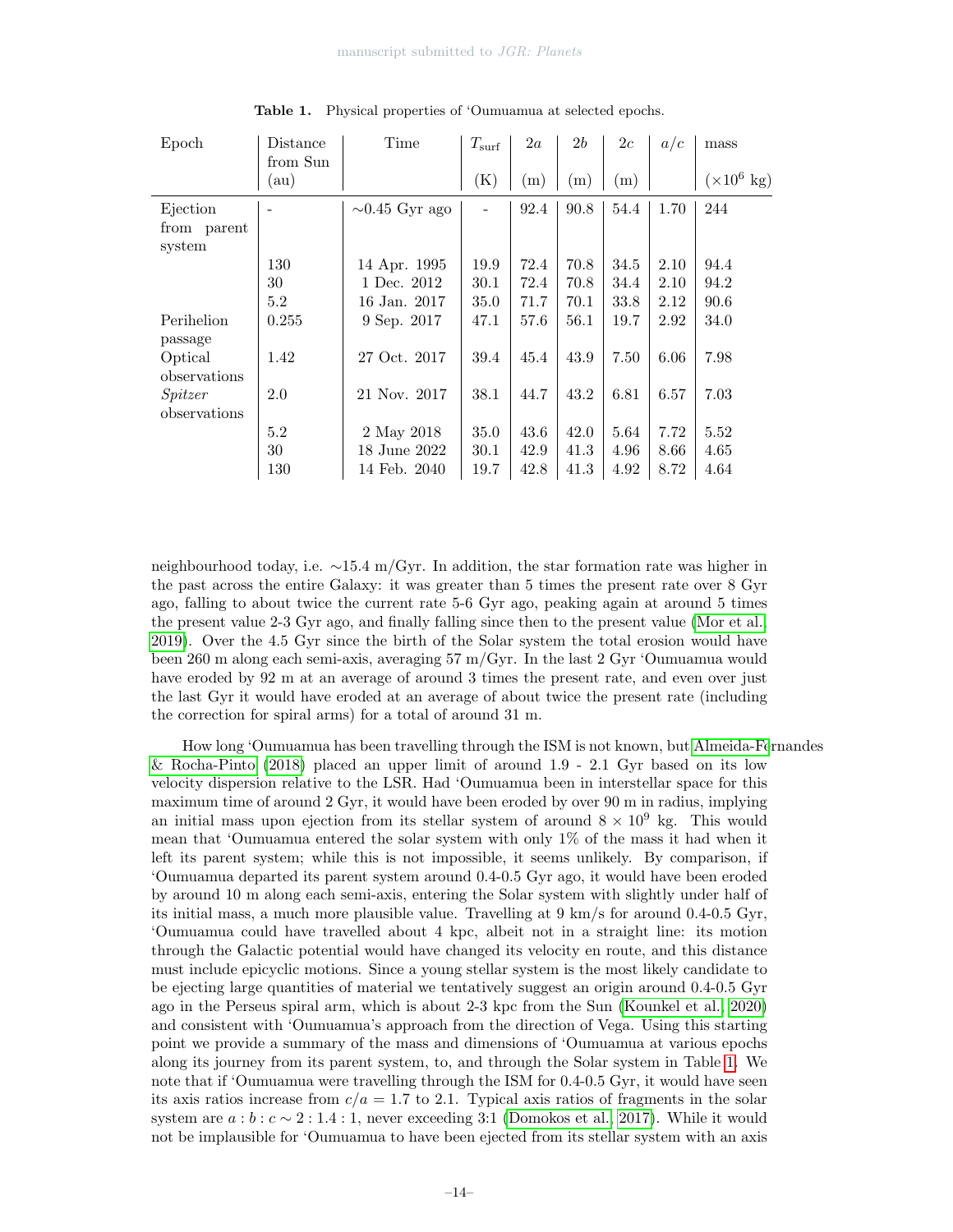ratio of 2.1, an initial axis ratio 1.7:1, consistent with travel through the ISM for 0.4-0.5 Gyr, is apparently more likely.

# 4 Summary

We have proposed that  $11/6$ umuamua was a fragment of nearly pure  $N_2$  ice. We have shown that this is consistent with the observation contraints on 'Oumuamua's size, albedo  $(p)$ , composition, and non-gravitational acceleration. We highlight that the acceleration scales as the product of the sublimation rate, proportional to  $(1 - p)$ , and the surface area per unit mass, proportional to  $p^{1/2}$ . Therefore there are generally two values of the albedo that may satisfy the equations: one with low albedo,  $p \sim 0.1$ , and one with high albedo,  $p \sim 0.7$ . The former is consistent with most small bodies in the Solar system, but the latter is consistent with the surfaces of Pluto and Triton, which importantly have surfaces dominated by  $N_2$  ice.

The non-gravitational acceleration of 'Oumuamua is exactly consistent with that inferred by [Micheli et al.](#page-20-4) [\(2018\)](#page-20-4) if 'Oumuamua is a solid chunk of pure  $N_2$  ice, with albedo 0.64 and axes (at the time of observation)  $45.4 \times 43.9 \times 7.50$  m. This shape is consistent with the oblate spheroid solution of [Mashchenko](#page-20-2) [\(2019\)](#page-20-2), re-scaled to our albedo. Nearly pure  $N_2$ ice is observed in abundance on the surfaces of Pluto and Triton, with the surface of Pluto being  $98\%$  N<sub>2</sub> ice. This composition would be consistent with the lack of dust emission, and the small amounts of CO dissolved in N<sub>2</sub> ice found on Pluto (∼0.1 wt%) would not violate the constraints on CO production set by the Spitzer observations of [Trilling et al.](#page-22-0) [\(2018\)](#page-22-0). The trace amounts of CH<sub>4</sub> typically found in N<sub>2</sub> ice on Pluto (a few wt%) would photolyze to produce tholins, reddening the surface of 'Oumuamua in the same way as the surface of Pluto; both bodies are consistent with a spectral slope of around 14%/100 nm. A fragment of  $N_2$  ice matching the  $N_2$  ice found on the surface of Pluto thus exactly matches all of the observational constraints on 'Oumuamua, and may be the only known material found in the Solar system that can do so.

Our modelling shows that, perhaps surprisingly, an  $N_2$  ice fragment can survive passing the Sun at a perihelion distance of 0.255 au, in part because evaporative cooling maintains surface temperatures less than 50 K. Despite being closer to the Sun than Mercury, 'Oumuamua's surface temperatures remained closer to those of Pluto. The volatility of  $N_2$  did, however, lead to significant mass loss - we calculate that by the time 'Oumuamua was observed, a month after perihelion, it retained only around 8% of the mass it had on entering the solar system. This loss of mass is key to explaining the extreme shape of 'Oumuamua: isotropic irradiation and removal of ice by sublimation increases the axis ratios, a process also identified by [Seligman & Laughlin](#page-21-2) [\(2020\)](#page-21-2). Between entering the Solar system and the light curve observations the loss of mass from 'Oumuamua increased its axis ratios from an unremarkable 2:1 to the extreme observed value of around 6:1.

Many more exotic explanations have been proposed to explain various of the properties of 'Oumuamua. Proposals to explain the non-gravitational acceleration have included extremely low density fractal aggregates of water ice [\(Flekkøy et al., 2019;](#page-18-13) Moro-Martín, [2019;](#page-20-12) [Luu et al., 2020\)](#page-20-13),  $H_2$  ice [\(Seligman & Laughlin, 2020\)](#page-21-2), and solar sails [\(Bialy & Loeb,](#page-16-0) [2018\)](#page-16-0). None of these have ever been observed. The extreme axis ratios have also been the subject of a large number of proposed explanations. For example, [Katz](#page-19-10) [\(2018\)](#page-19-10) suggested that 'Oumuamua was ejected from a system in which the host star was entering the red giant stage, and that the enhanced luminosity of the star heated the body and fluidized it, enabling it to achieve a prolate Jacobi ellipsoid shape. However, this would demand a high density incompatible with the presence of volatiles and the peculiar velocity of an old star entering the red giant stage would be inconsistent with the observed low velocity of 'Oumuamua relative to the local standard of rest. Meanwhile, [Cuk](#page-18-3) [\(2018\)](#page-18-3) proposed that ´ the extreme shape might be consistent with tidal effects as a massive body passed close to a star and was disrupted, but it is not clear that such an event can reproduce the axis ratios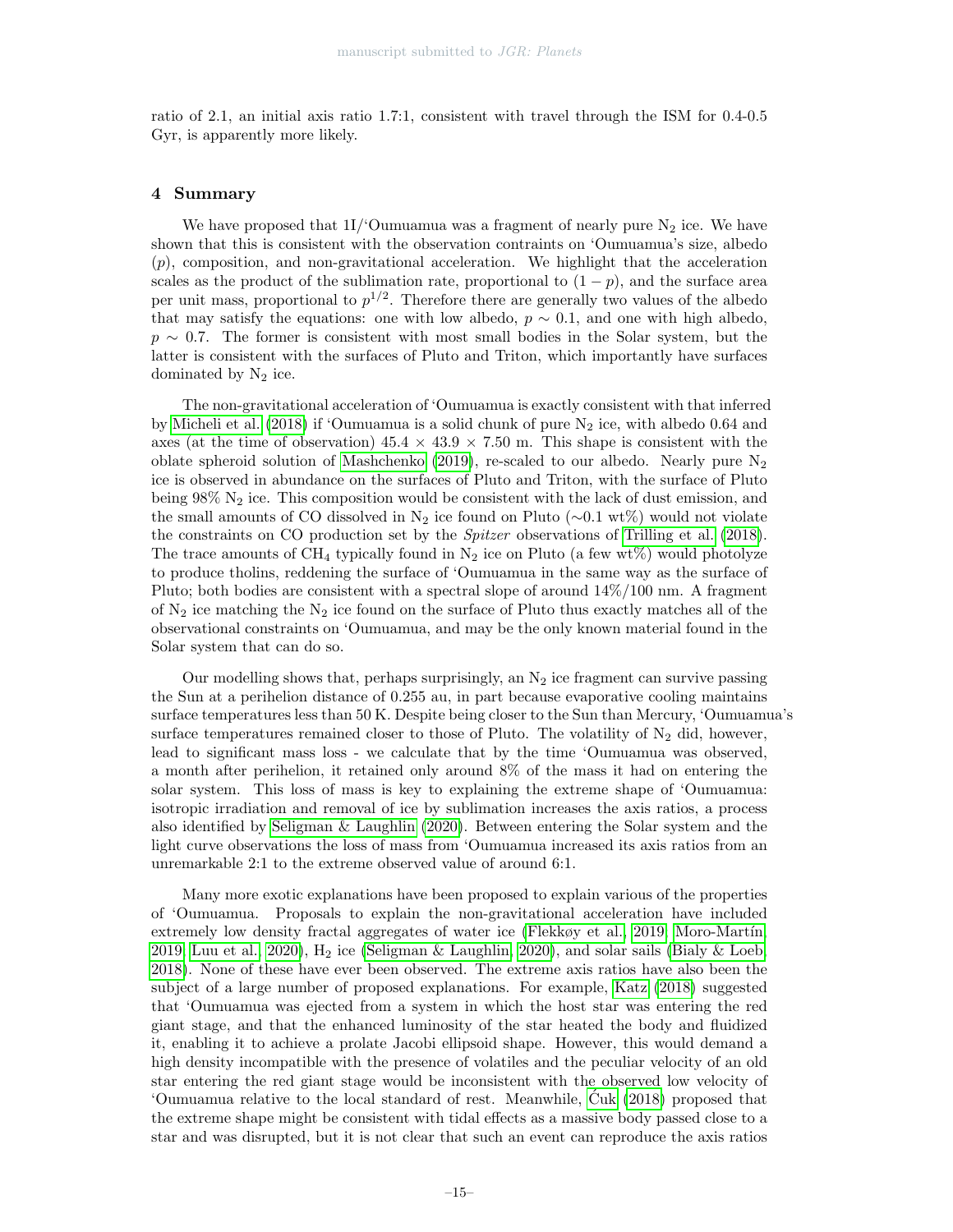derived by [Mashchenko](#page-20-2) [\(2019\)](#page-20-2), and in any case tidal disruptions like this would be rare [Jackson et al.](#page-19-2) [\(2018\)](#page-19-2).

A key advantage of the proposal we advance here of an  $N_2$  ice fragment is that it can simultaneously explain all of the important observational characteristics of 'Oumuamua, and that material of this composition is found in the solar system. We therefore conclude that 'Oumuamua is an example of an uncommon but certainly not exotic object: a fragment of a differentiated Pluto-like planet from another stellar system. In the companion paper (Desch and Jackson, 2021) we examine whether  $N_2$  ice fragments the size of 'Oumuamua would be ejected from the surfaces of "exo-Plutos" with sufficient frequency to explain this unusual object.

# Acknowledgments

We thank Yusuke Fujimoto, Chris Glein, Greg Laughlin, and Darryl Seligman for useful discussions. We thank Sean Raymond and the anonymous reviewer for useful comments that helped us to improve the clarity of the manuscript. The results reported herein benefitted from collaborations and/or information exchange within NASA's Nexus for Exoplanet System Science (NExSS) research coordination network sponsored by NASA's Science Mission Directorate.

The computer code used to generate all figures and data in this manuscript are available at [Jackson & Desch](#page-19-11)  $(2021)^2$  $(2021)^2$  $(2021)^2$ .

<span id="page-15-0"></span><sup>2</sup> <https://doi.org/10.5281/zenodo.4558478>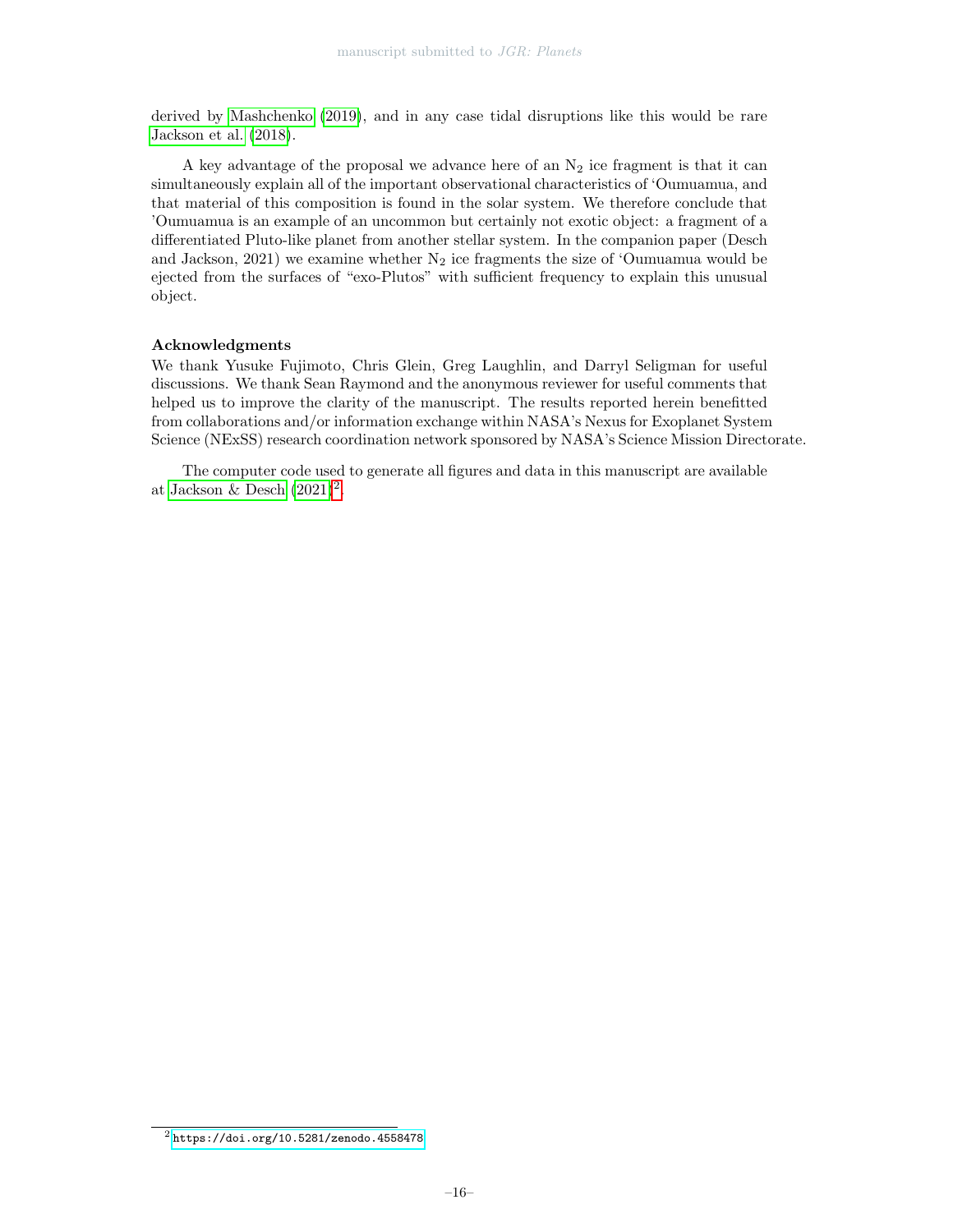# Appendix A Ice thermal data

# References

- <span id="page-16-8"></span>Almeida-Fernandes, F., & Rocha-Pinto, H. J. (2018, November). A kinematical age for the interstellar object 1I/'Oumuamua. Mon. Not. R. Astron. Soc., 480 (4), 4903-4911. doi: 10.1093/mnras/sty2202
- <span id="page-16-6"></span>Bannister, M. T., Schwamb, M. E., Fraser, W. C., Marsset, M., Fitzsimmons, A., Benecchi, S. D., ... Lehner, M. J. (2017, December). Col-OSSOS: Colors of the Interstellar Planetesimal 1I/'Oumuamua. Astrophys. J. Lett., 851 (2), L38. doi: 10.3847/2041-8213/ aaa07c
- <span id="page-16-1"></span>Belton, M. J. S., Hainaut, O. R., Meech, K. J., Mueller, B. E. A., Kleyna, J. T., Weaver, H. A., . . . Keane, J. V. (2018, April). The Excited Spin State of 1I/2017 U1 'Oumuamua. Astrophys. J. Lett., 856 (2), L21. doi: 10.3847/2041-8213/aab370
- <span id="page-16-7"></span>Bertin, M., Fayolle, E. C., Romanzin, C., Poderoso, H. A. M., Michaut, X., Philippe, L.,  $\ldots$  Fillion, J.-H. (2013, December). Indirect Ultraviolet Photodesorption from CO:N<sub>2</sub> Binary Ices — an Efficient Grain-gas Process. Astrophys. J.,  $779(2)$ , 120. doi: 10.1088/ 0004-637X/779/2/120
- <span id="page-16-0"></span>Bialy, S., & Loeb, A. (2018, November). Could Solar Radiation Pressure Explain 'Oumuamua's Peculiar Acceleration? Astrophys. J. Lett., 868 (1), L1. doi: 10.3847/ 2041-8213/aaeda8
- <span id="page-16-15"></span>Bier, K. D., & Jodl, H. J. (1984). Influence of temperature on elementary excitations in solid oxygen by raman studies. The Journal of Chemical Physics, 81 (3), 1192-1197. Retrieved from <https://doi.org/10.1063/1.447794> doi: 10.1063/1.447794
- <span id="page-16-11"></span>Bierhals, J. (2001). Carbon monoxide. In Ullmann's encyclopedia of industrial chemistry. Wiley. Retrieved from [https://onlinelibrary.wiley.com/doi/abs/10](https://onlinelibrary.wiley.com/doi/abs/10.1002/14356007.a05_203) [.1002/14356007.a05](https://onlinelibrary.wiley.com/doi/abs/10.1002/14356007.a05_203) 203 doi: 10.1002/14356007.a05 203
- <span id="page-16-14"></span>Bisschop, S. E., Fraser, H. J., Oberg, K. I., van Dishoeck, E. F., & Schlemmer, S. ¨ (2006, April). Desorption rates and sticking coefficients for CO and  $N_2$  interstellar ices. Astron. Astrophys, 449 (3), 1297-1309. doi: 10.1051/0004-6361:20054051
- <span id="page-16-12"></span>Blum, A. (1975). On crystalline character of transparent solid ammonia. Radiation Effects, 24 (4), 277-279. Retrieved from <https://doi.org/10.1080/00337577508240819> doi: 10.1080/00337577508240819
- <span id="page-16-5"></span>Buratti, B. J., Hicks, M. D., Dalba, P. A., Chu, D., O'Neill, A., Hillier, J. K., . . . Rhoades, H. (2015, May). Photometry of Pluto 2008-2014: Evidence of Ongoing Seasonal Volatile Transport and Activity. Astrophys. J. Lett., 804 (1), L6. doi: 10.1088/2041-8205/804/1/ L6
- <span id="page-16-4"></span>Buratti, B. J., Hofgartner, J. D., Hicks, M. D., Weaver, H. A., Stern, S. A., Momary, T., . . . Olkin, C. B. (2017, May). Global albedos of Pluto and Charon from LORRI New Horizons observations. Icarus, 287 , 207-217. doi: 10.1016/j.icarus.2016.11.012
- <span id="page-16-13"></span>Clayton, J. O., & Giauque, W. F. (1932). The heat capacity and entropy of carbon monoxide. heat of vaporization. vapor pressures of solid and liquid. free energy to 5000°k. from spectroscopic data. Journal of the American Chemical Society, 54 (7), 2610-2626. Retrieved from <https://doi.org/10.1021/ja01346a004> doi: 10.1021/ja01346a004
- <span id="page-16-9"></span>Collings, M. P., Frankland, V. L., Lasne, J., Marchione, D., Rosu-Finsen, A., & McCoustra, M. R. S. (2015, May). Probing model interstellar grain surfaces with small molecules. Mon. Not. R. Astron. Soc., 449 (2), 1826-1833. doi: 10.1093/mnras/stv425
- <span id="page-16-10"></span>Cook, T., & Davey, G. (1976). The density and thermal conductivity of solid nitrogen and carbon dioxide. Cryogenics,  $16(6)$ ,  $363 - 369$ . Retrieved from [http://www](http://www.sciencedirect.com/science/article/pii/0011227576902174) [.sciencedirect.com/science/article/pii/0011227576902174](http://www.sciencedirect.com/science/article/pii/0011227576902174) doi: https://doi.org/ 10.1016/0011-2275(76)90217-4
- <span id="page-16-3"></span>Crifo, J. F. (1987, November). Improved gas-kinetic treatment of cometary water sublimation and recondensation - Application to comet P/Halley. Astron. Astrophys,  $187(1-2), 438-450.$
- <span id="page-16-2"></span>Cruikshank, D. P., Roush, T. L., Owen, T. C., Quirico, E., & de Bergh, C. (1998). The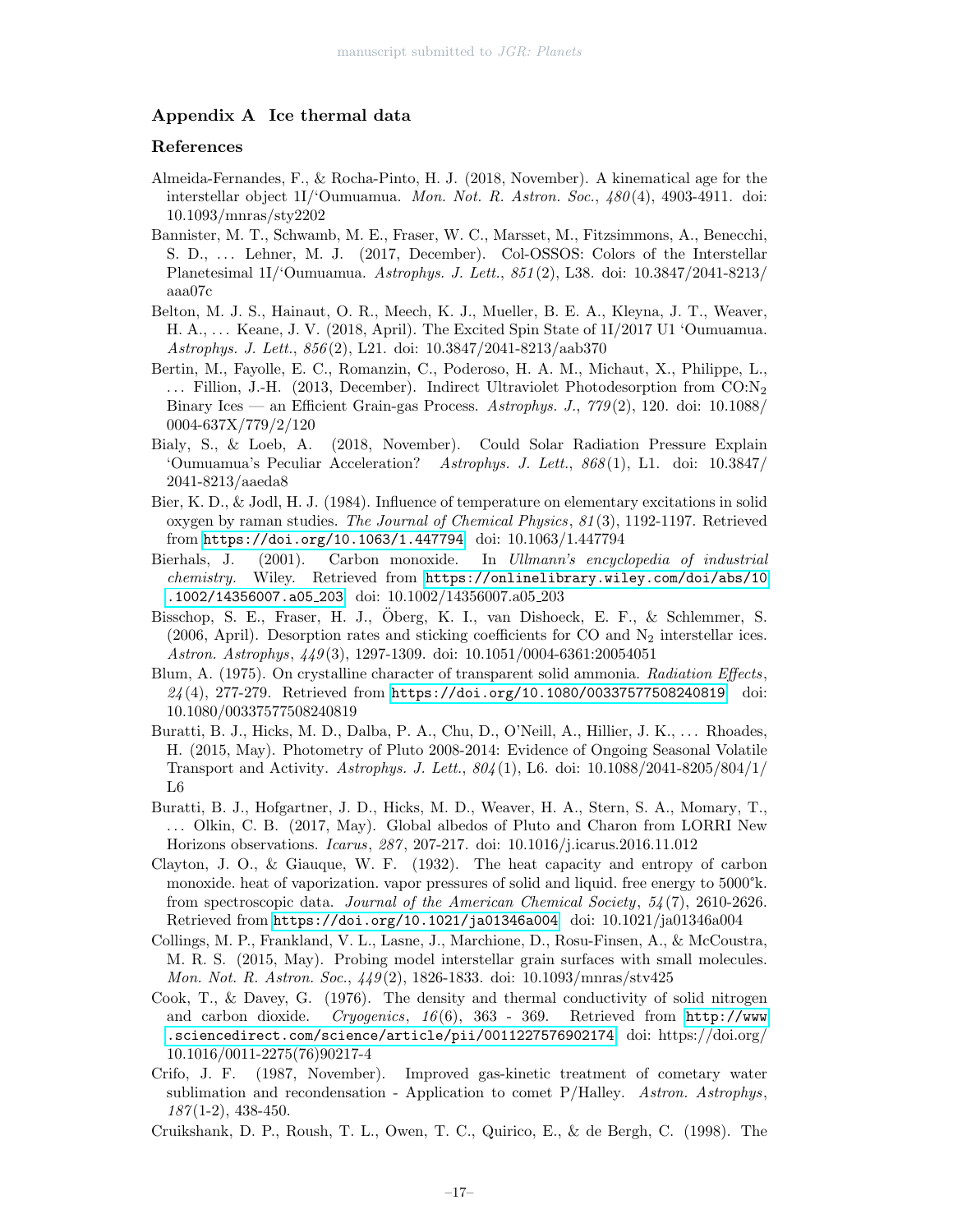|                          | Table A1. Data for hydrogen, neon and astrophysical ices. From left to right the data columns are sublimation temperature, Tsub; density, $\rho$ ; sublimation enthalpy,                     |
|--------------------------|----------------------------------------------------------------------------------------------------------------------------------------------------------------------------------------------|
|                          | $\Delta H_{sub}$ ; enthalpy for any solid state phase transition that occurs in the relevant temperature range, $\Delta H_{trans}$ ; heat capacity, $C_p$ ; thermal conductivity, k; lattice |
|                          | vibrational frequency, $\nu$ . Each data column is followed by a reference column listing the sources for the data. The Nitrogen $\alpha - \beta$ phase transition occurs at 35.6 K,         |
|                          | while oxygen has two transitions in the relevant range, $\alpha - \beta$ at 23.9 K and $\beta - \gamma$ at 43.8 K. We list errors (where available) only for the sublimation enthalpy since  |
|                          | this is by far the dominant contribution to errors on the curves in Figure 1 where multiple references are listed we take the mean and list the standard deviation of                        |
| the values as the error. |                                                                                                                                                                                              |

| ref                                        |              |                  | $\overline{14}$     | 23              | 26              |                        | ೫                | 32               | 36             | 23               |                                             |                                       |                                              |                                               |                                      |                                                  |                                   |                                               |                                |                                               |                          |                                    |                                    |                                              |                                              |                        |                                            |                                 |  |
|--------------------------------------------|--------------|------------------|---------------------|-----------------|-----------------|------------------------|------------------|------------------|----------------|------------------|---------------------------------------------|---------------------------------------|----------------------------------------------|-----------------------------------------------|--------------------------------------|--------------------------------------------------|-----------------------------------|-----------------------------------------------|--------------------------------|-----------------------------------------------|--------------------------|------------------------------------|------------------------------------|----------------------------------------------|----------------------------------------------|------------------------|--------------------------------------------|---------------------------------|--|
| $\frac{1}{\sqrt{2}}$                       | 7.5          |                  | 6.5                 | $\mathcal{C}$   | 1.5             |                        | $3.\overline{5}$ | $2.\overline{3}$ |                | $\mathcal{C}$    |                                             |                                       |                                              |                                               |                                      |                                                  |                                   |                                               |                                |                                               |                          |                                    |                                    |                                              |                                              |                        |                                            |                                 |  |
| $\operatorname{ref}$                       | $*2,3$       | $\infty$         | 17,18               | 22              | 25              |                        | 29               | 17               | 35             | 39               |                                             |                                       |                                              |                                               |                                      |                                                  |                                   |                                               |                                |                                               |                          |                                    |                                    |                                              |                                              |                        |                                            |                                 |  |
| W/m/K                                      |              | $0.\overline{3}$ | $0.\overline{3}$    | 0.7             | 0.35            |                        | $0.\overline{3}$ | 0.2              |                | 4.3              |                                             | Vogt & Pitzer (1976), at 21 K         | 29) Jeżowski et al. (1997), at 20 K          | 30) Orbriot et al. (1978), from peak in Raman | spectrum at $118 \text{ cm}^{-1}$    | 31) Giauque & Egan (1937), heat capacity at 82 K |                                   | Sandford $\&$ Allamandola (1990)              |                                | Overstreet $&$ Giauque (1937)                 | Romanova et al. (2013)   | Sandford $\&$ Allamandola (1993b)  | Giauque $\&$ Stout (1936)          |                                              |                                              |                        |                                            |                                 |  |
| ref                                        |              |                  | 16                  | $\overline{21}$ | 25              |                        | $28\,$           | 31               | 34             | 37,38            | Ramsey (1963)                               |                                       |                                              |                                               |                                      |                                                  |                                   |                                               | Blum (1975)                    |                                               |                          |                                    |                                    | Shulman $(2004)$                             | Slack (1980)                                 |                        |                                            |                                 |  |
| $\mathbf{kJ}/\dot{\mathbf{K}}/\mathbf{kg}$ | 8.0          | 0.207            | 1.225               | 7.64            | 0.87            |                        | 1.2              | 0.83             | 1.38           | 1.27             |                                             | (8)                                   |                                              |                                               |                                      |                                                  |                                   | 32)                                           | 33)                            | 34)                                           | 35)                      | 36)                                | 37)                                | 38)                                          | 39)                                          |                        |                                            |                                 |  |
| ref                                        |              |                  | $\frac{15}{2}$      |                 | 24,25           |                        |                  |                  |                |                  |                                             |                                       |                                              |                                               |                                      |                                                  |                                   |                                               |                                |                                               |                          |                                    |                                    |                                              |                                              |                        |                                            |                                 |  |
| $\Delta H_{\rm trans}$<br>J/mol            |              |                  | 215                 |                 | $(3-\beta)$     | $\gamma = \beta$ ) 022 |                  |                  |                |                  |                                             |                                       |                                              |                                               |                                      |                                                  |                                   |                                               |                                |                                               |                          |                                    |                                    |                                              |                                              |                        |                                            |                                 |  |
| ref                                        | 2            |                  | $+5,10,11,12,13,14$ |                 | LC.             |                        | $\overline{19}$  | 5,19,31          | $\overline{0}$ | 5,23             | Collings et al. $(2015)$                    | 14) Fayolle et al. (2016),            | $^{15}{\rm N}_2,$ $\nu$ scaled by $m^{-1/2}$ | Lipiński et al. (2007)                        | Trowbridge et al. $(2016)$ , at 30 K | Cook & Davey (1976), at 30 K                     | Stachowiak et al. (1994), at 30 K | Luna et al. $(2014)$ , and references therein | Bierhals (2001)                | Clayton $\&$ Giauque (1932)                   | Stachowiak et al. (1998) | Sandford & Allamandola (1988)      | Szmyrka-Grzebyk et al. (1998)      | 25) Freiman $\&$ Jodl (2004), and references | therein, heat capacity, thermal conductivity | at 30 K, $\beta$ phase | 26) Bier & Jodl (1984), from peak in Raman | spectrum at $50 \text{cm}^{-1}$ |  |
| $\Delta H_{\rm sub}$<br>kJ/mol             | 0.85         | $1.9 + 0.29$     | $6.85 + 0.36$       | $7.3 \pm 0.6$   | $9.26 + 0.42$   |                        | $9.4 \pm 0.7$    | $26.5 + 2.33$    | 28.8           | 24<br>49.58±5.   | 13)                                         |                                       | $\frac{1}{2}$                                | 15)                                           | $\widehat{16}$                       |                                                  | $\overline{18}$                   | $\widehat{=}$                                 | $\widehat{20}$                 |                                               | 22)                      | 23)                                | 24)                                |                                              |                                              |                        |                                            |                                 |  |
| $\operatorname{ref}$                       |              |                  | IJ                  | $\Omega$        |                 |                        | 27               | IJ               | 33             |                  |                                             |                                       |                                              |                                               |                                      |                                                  |                                   |                                               |                                |                                               |                          |                                    |                                    |                                              |                                              |                        |                                            |                                 |  |
| $\rm kg~m^{-3}$<br>$\mathcal{L}$           | 86           | 144              | 1020                | 930             | 1530            |                        | 520              | 1560             | $817\,$        | 920              |                                             |                                       |                                              |                                               |                                      |                                                  |                                   |                                               |                                |                                               |                          |                                    |                                    |                                              |                                              |                        |                                            |                                 |  |
| ref                                        |              |                  |                     | ⊵               |                 |                        | $\overline{0}$   | 5,19             | 19             |                  |                                             |                                       |                                              |                                               |                                      |                                                  |                                   |                                               |                                |                                               |                          |                                    |                                    |                                              |                                              |                        |                                            |                                 |  |
| $T_{\rm sub}$<br>К                         |              |                  | 25                  | 29              | ಸ               |                        | 36               | 82               | 100            | 158              |                                             |                                       |                                              |                                               |                                      |                                                  |                                   |                                               |                                |                                               |                          |                                    |                                    |                                              |                                              |                        |                                            |                                 |  |
| Lee                                        | $\rm{H}_{2}$ | Σe               | $\rm N_2$           | 8               | $\mathcal{O}_2$ |                        | $CH_4$           | $\rm CO_2$       | $\rm{NH_3}$    | H <sub>2</sub> O | *The thermal conductivity of solid hydrogen | is strongly dependent on the ratio of | ortho-hydrogen to para-hydrogen              | $+$ We exclude the value found by             | Luna et al. (2014) as an outlier     | $1)$ Silvera $(1980)$                            | 2) Souers (1986), at $4.2$ K      | 3) Huebler & Bohn (1978), at 6 K              | Sandford & Allamandola (1993a) | Shakeel et al. (2018), and references therein | 6) Hwang et al. $(2005)$ | Fenichel & Serin $(1966)$ , at 9 K | 8) Weston & Daniels (1984), at 9 K | $9)$ Gupta $(1969)$                          | 10) Frels et al. (1974)                      | 11) Öberg et al. (2005 | 12) Bisschop et al. $(2006)$               |                                 |  |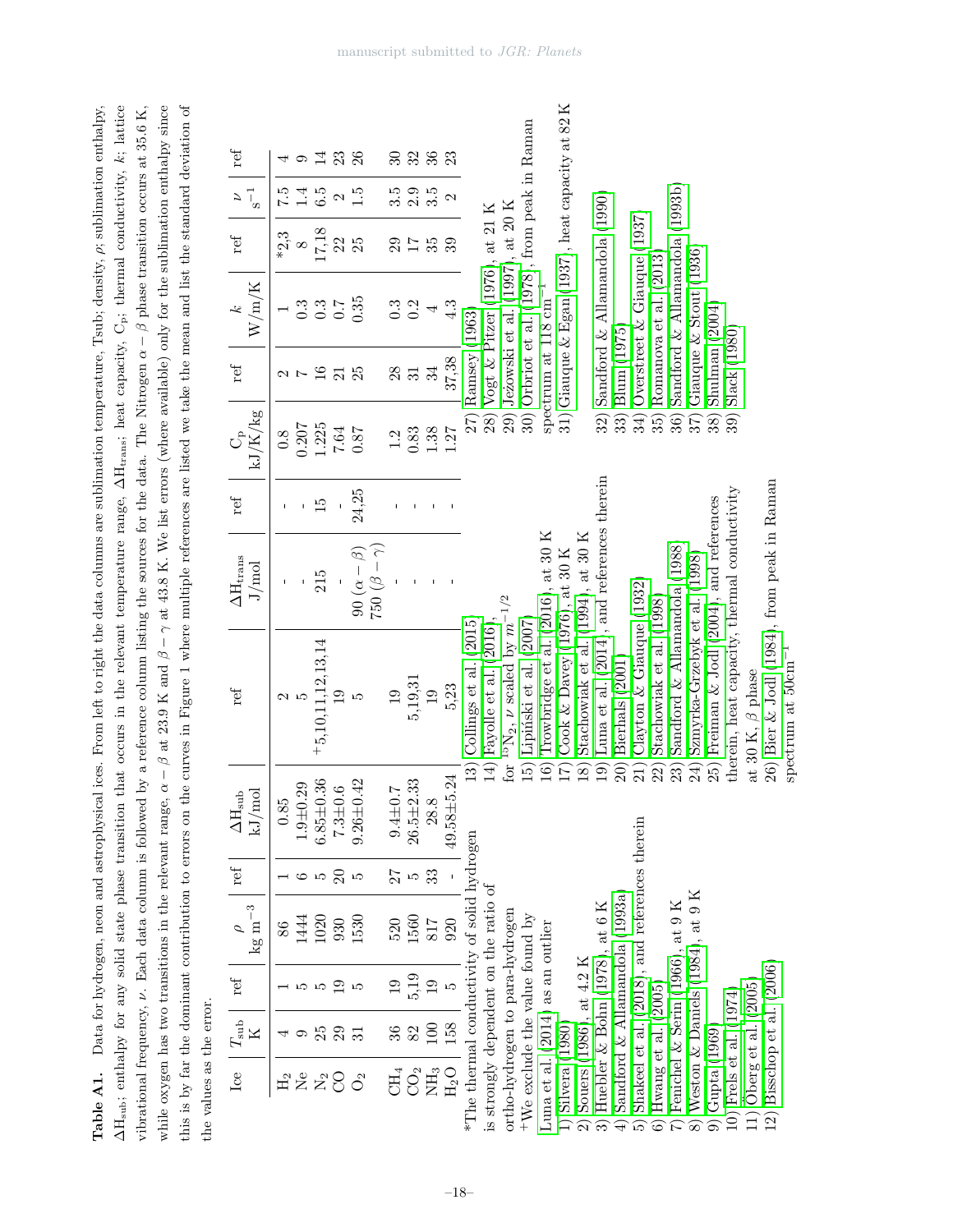Surface Compositions of Triton, Pluto and Charon. In B. Schmitt, C. de Bergh, & M. Festou (Eds.), Solar system ices (Vol. 227, p. 655). doi: 10.1007/978-94-011-5252-5 27

- <span id="page-18-3"></span>Cuk, M. (2018, January). 1I/'Oumuamua as a Tidal Disruption Fragment from a Binary ´ Star System. Astrophys. J. Lett., 852 (1), L15. doi: 10.3847/2041-8213/aaa3db
- <span id="page-18-8"></span>DeMeo, F. E., Dumas, C., de Bergh, C., Protopapa, S., Cruikshank, D. P., Geballe, T. R., ... Barucci, M. A. (2010, July). A search for ethane on Pluto and Triton. *Icarus*,  $208(1)$ , 412-424. doi: 10.1016/j.icarus.2010.01.014
- <span id="page-18-2"></span>Do, A., Tucker, M. A., & Tonry, J. (2018, March). Interstellar Interlopers: Number Density and Origin of 'Oumuamua-like Objects. Astrophys. J. Lett., 855(1), L10. doi: 10.3847/2041-8213/aaae67
- <span id="page-18-1"></span>Domokos, G., Sipos, A. Á., Szabó, G. M., & Várkonyi, P. L. (2009, July). Formation of Sharp Edges and Planar Areas of Asteroids by Polyhedral Abrasion. Astrophys. J. Lett.,  $699(1)$ , L13-L16. doi: 10.1088/0004-637X/699/1/L13
- <span id="page-18-9"></span>Domokos, G., Sipos, A. Á., Szabó, G. M., & Várkonyi, P. L. (2017, December). Explaining the Elongated Shape of 'Oumuamua by the Eikonal Abrasion Model. Research Notes of the American Astronomical Society,  $1(1)$ , 50. doi: 10.3847/2515-5172/aaa12f
- <span id="page-18-11"></span>Dunham, E. T., Desch, S. J., Wadhwa, M., & Schrader, D. L. (2020, March). Reassessment of the Heterogeneity of Aluminum-26 in the Solar Nebula. In Lunar and planetary science conference (p. 1019).
- <span id="page-18-4"></span>Fayolle, E. C., Balfe, J., Loomis, R., Bergner, J., Graninger, D., Rajappan, M., & Oberg, K. I. (2016, January). N<sub>2</sub> and CO Desorption Energies from Water Ice. Astrophys. J. Lett.,  $816(2)$ , L28. doi: 10.3847/2041-8205/816/2/L28
- <span id="page-18-10"></span>Fayolle, E. C., Bertin, M., Romanzin, C., Poderoso, H. A. M., Philippe, L., Michaut, X., ... Fillion, J. H. (2013, August). Wavelength-dependent UV photodesorption of pure  $N_2$ and O<sup>2</sup> ices. Astron. Astrophys, 556 , A122. doi: 10.1051/0004-6361/201321533
- <span id="page-18-15"></span>Fenichel, H., & Serin, B. (1966, Feb). Low-temperature specific heats of solid neon and solid xenon. Phys. Rev., 142 , 490–495. Retrieved from [https://link.aps.org/doi/10.1103/](https://link.aps.org/doi/10.1103/PhysRev.142.490) [PhysRev.142.490](https://link.aps.org/doi/10.1103/PhysRev.142.490) doi: 10.1103/PhysRev.142.490
- <span id="page-18-0"></span>Fitzsimmons, A., Hainaut, O., Meech, K. J., Jehin, E., Moulane, Y., Opitom, C., . . . Snodgrass, C. (2019, November). Detection of CN Gas in Interstellar Object 2I/Borisov. Astrophys. J. Lett., 885 (1), L9. doi: 10.3847/2041-8213/ab49fc
- <span id="page-18-6"></span>Fitzsimmons, A., Snodgrass, C., Rozitis, B., Yang, B., Hyland, M., Seccull, T., . . . Lacerda, P. (2018, December). Spectroscopy and thermal modelling of the first interstellar object 1I/2017 U1 'Oumuamua. Nature Astronomy, 2 , 133-137. doi: 10.1038/s41550-017-0361-4
- <span id="page-18-13"></span>Flekkøy, E. G., Luu, J., & Toussaint, R. (2019, November). The Interstellar Object 'Oumuamua as a Fractal Dust Aggregate. Astrophys. J. Lett., 885 (2), L41. doi: 10.3847/2041-8213/ab4f78
- <span id="page-18-5"></span>Fraser, W. C., Pravec, P., Fitzsimmons, A., Lacerda, P., Bannister, M. T., Snodgrass, C., & Smolić, I. (2018, February). The tumbling rotational state of  $11$ <sup>'</sup>Oumuamua. Nature Astronomy, 2, 383-386. doi: 10.1038/s41550-018-0398-z
- <span id="page-18-16"></span>Freiman, Y. A., & Jodl, H. J.  $(2004)$ . Solid oxygen. *Physics Reports*,  $401(1)$ , 1 - 228. Retrieved from [http://www.sciencedirect.com/science/article/pii/](http://www.sciencedirect.com/science/article/pii/S037015730400273X) [S037015730400273X](http://www.sciencedirect.com/science/article/pii/S037015730400273X) doi: https://doi.org/10.1016/j.physrep.2004.06.002
- <span id="page-18-7"></span>Frels, W., Smith, D., & Ashworth, T. (1974). Vapour pressure of nitrogen below the triple point. Cryogenics,  $14(1)$ , 3 - 7. Retrieved from  $http://www.sciencedirect.com/$ [science/article/pii/0011227574900356](http://www.sciencedirect.com/science/article/pii/0011227574900356) doi: https://doi.org/10.1016/0011-2275(74) 90035-6
- <span id="page-18-12"></span>Fujimoto, Y., Krumholz, M. R., & Inutsuka, S.-i. (2020, July). Distribution and kinematics of <sup>26</sup>Al in the Galactic disc. Mon. Not. R. Astron. Soc.,  $497(2)$ , 2442-2454. doi: 10.1093/ mnras/staa2125
- <span id="page-18-14"></span>Giauque, W. F., & Egan, C. J. (1937). Carbon dioxide. the heat capacity and vapor pressure of the solid. the heat of sublimation. thermodynamic and spectroscopic values of the entropy. The Journal of Chemical Physics, 5 (1), 45-54. Retrieved from [https://](https://doi.org/10.1063/1.1749929) [doi.org/10.1063/1.1749929](https://doi.org/10.1063/1.1749929) doi: 10.1063/1.1749929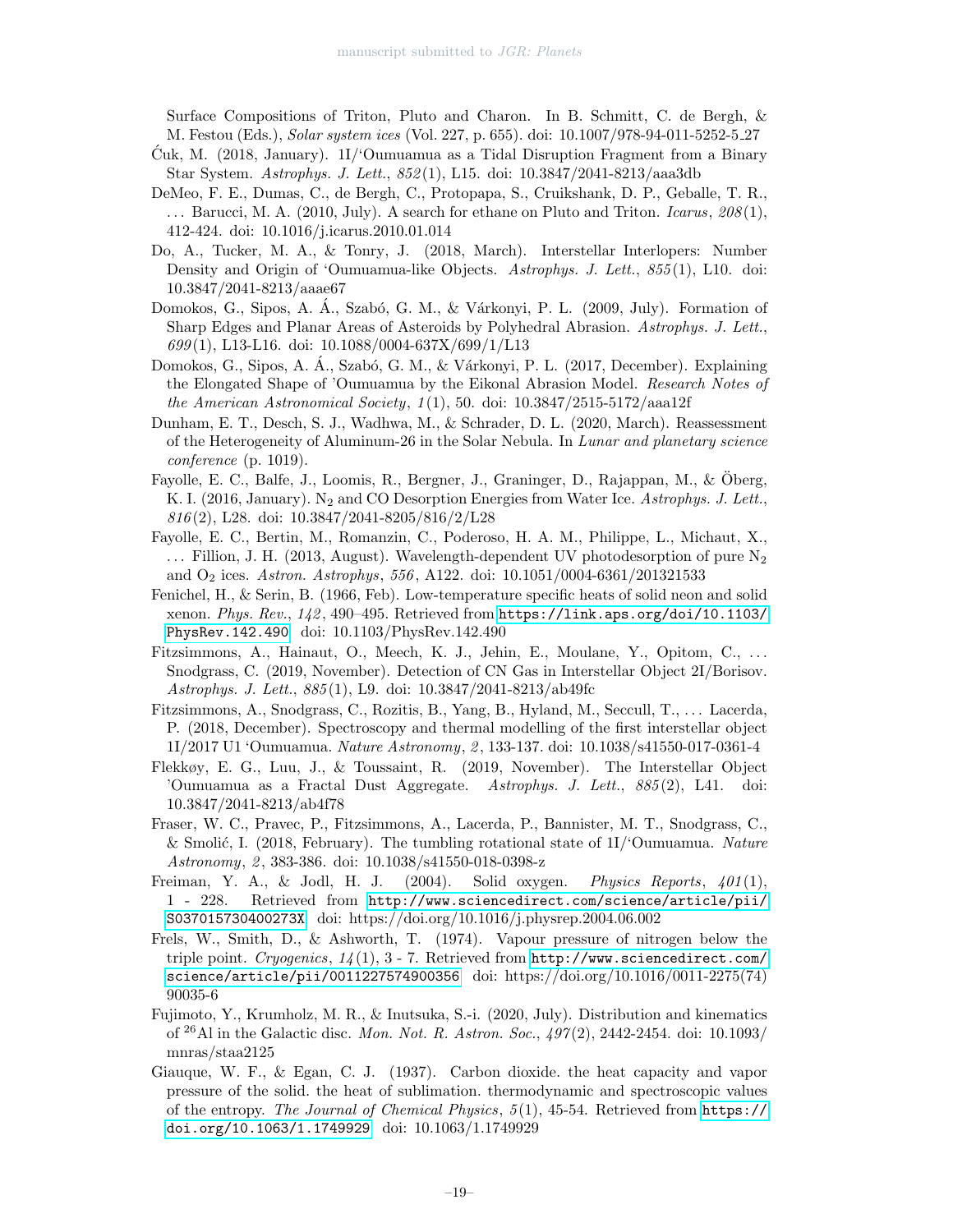- <span id="page-19-16"></span>Giauque, W. F., & Stout, J. W. (1936). The entropy of water and the third law of thermodynamics. the heat capacity of ice from 15 to 273°k. Journal of the American Chemical Society, 58 (7), 1144-1150. Retrieved from [https://doi.org/10](https://doi.org/10.1021/ja01298a023) [.1021/ja01298a023](https://doi.org/10.1021/ja01298a023) doi: 10.1021/ja01298a023
- <span id="page-19-17"></span>Gupta, N. P. (1969, August). Dispersion of phonons in ideal crystals. Australian Journal of Physics, 22 , 471. doi: 10.1071/PH690471
- <span id="page-19-8"></span>Gurnett, D. A., Kurth, W. S., Burlaga, L. F., & Ness, N. F. (2013, September). In Situ Observations of Interstellar Plasma with Voyager 1. Science, 341 (6153), 1489-1492. doi: 10.1126/science.1241681
- <span id="page-19-5"></span>Hicks, M. D., & Buratti, B. J. (2004, September). The spectral variability of Triton from 1997-2000. Icarus, 171 (1), 210-218. doi: 10.1016/j.icarus.2004.02.012
- <span id="page-19-6"></span>Hillier, J., Helfenstein, P., Verbiscer, A., Veverka, J., Brown, R. H., Goguen, J., & Johnson, T. V. (1990, October). Voyager Disk-Integrated Photometry of Triton. Science, 250 (4979), 419-421. doi: 10.1126/science.250.4979.419
- <span id="page-19-4"></span>Hoang, T., & Loeb, A. (2020, August). Destruction of Molecular Hydrogen Ice and Implications for 1I/2017 U1 ('Oumuamua). Astrophys. J. Lett., 899 (2), L23. doi: 10.3847/2041-8213/abab0c
- <span id="page-19-14"></span>Huebler, J. E., & Bohn, R. G. (1978, Feb). Thermal conductivity of solid hydrogen with ortho-hydrogen concentrations between 20 and 70 %. Phys. Rev. B, 17 , 1991–1996. Retrieved from <https://link.aps.org/doi/10.1103/PhysRevB.17.1991> doi: 10.1103/ PhysRevB.17.1991
- <span id="page-19-15"></span>Hwang, S.-C., Lein, R. D., & Morgan, D. A. (2005). Noble gases. In Kirk-othmer encyclopedia of chemical technology. Wiley. Retrieved from [https://onlinelibrary](https://onlinelibrary.wiley.com/doi/abs/10.1002/0471238961.0701190508230114.a01.pub2) [.wiley.com/doi/abs/10.1002/0471238961.0701190508230114.a01.pub2](https://onlinelibrary.wiley.com/doi/abs/10.1002/0471238961.0701190508230114.a01.pub2) doi: 10 .1002/0471238961.0701190508230114.a01.pub2
- <span id="page-19-11"></span>Jackson, A. P., & Desch, S. (2021, February). Archive of plotting script for Jackson  $\mathscr B$ Desch 2021. Zenodo. Retrieved from <https://doi.org/10.5281/zenodo.4558478> doi: 10.5281/zenodo.4558478
- <span id="page-19-2"></span>Jackson, A. P., Tamayo, D., Hammond, N., Ali-Dib, M., & Rein, H. (2018, July). Ejection of rocky and icy material from binary star systems: implications for the origin and composition of  $11$ <sup>'</sup>Oumuamua. *Mon. Not. R. Astron. Soc.*,  $478(1)$ , L49-L53. doi: 10.1093/mnrasl/sly033
- <span id="page-19-1"></span>Jewitt, D. (2003, June). Project Pan-STARRS and the Outer Solar System. Earth Moon and Planets, 92 (1), 465-476. doi: 10.1023/B:MOON.0000031961.88202.60
- <span id="page-19-0"></span>Jewitt, D., Luu, J., Rajagopal, J., Kotulla, R., Ridgway, S., Liu, W., & Augusteijn, T. (2017, December). Interstellar Interloper 1I/2017 U1: Observations from the NOT and WIYN Telescopes. Astrophys. J. Lett., 850 (2), L36. doi: 10.3847/2041-8213/aa9b2f
- <span id="page-19-12"></span>Jeżowski, A., Misiorek, H., Sumarokov, V. V., & Gorodilov, B. Y. (1997, Mar). Thermal conductivity of solid methane. Phys. Rev. B, 55 , 5578–5580. Retrieved from [https://](https://link.aps.org/doi/10.1103/PhysRevB.55.5578) [link.aps.org/doi/10.1103/PhysRevB.55.5578](https://link.aps.org/doi/10.1103/PhysRevB.55.5578) doi: 10.1103/PhysRevB.55.5578
- <span id="page-19-10"></span>Katz, J. I. (2018, July). Why is interstellar object 1I/2017 U1 ('Oumuamua) rocky, tumbling and possibly very prolate? Mon. Not. R. Astron. Soc., 478 (1), L95-L98. doi: 10.1093/ mnrasl/sly074
- <span id="page-19-3"></span>Kong, S., Tan, J. C., Caselli, P., Fontani, F., Pillai, T., Butler, M. J., . . . Sakai, T. (2016, April). The Deuterium Fraction in Massive Starless Cores and Dynamical Implications. Astrophys. J., 821 (2), 94. doi: 10.3847/0004-637X/821/2/94
- <span id="page-19-9"></span>Kounkel, M., Covey, K., & Stassun, K. G. (2020, April). Untangling the Galaxy. II. Structure within 3 kpc. arXiv e-prints, arXiv:2004.07261.
- <span id="page-19-7"></span>Licandro, J., Grundy, W. M., Pinilla-Alonso, N., & Leisy, P. (2006, October). Visible spectroscopy of 2003 UB313: evidence for N2 ice on the surface of the largest TNO? Astron. Astrophys, 458 (1), L5-L8. doi: 10.1051/0004-6361:20066028
- <span id="page-19-13"></span>Lipiński, L., Kowal, A., Szmyrka-Grzebyk, A., Manuszkiewicz, H., Steur, P. P. M., & Pavese, F. (2007, December). The  $\alpha$  -  $\beta$  Transition of Nitrogen. International Journal of Thermophysics, 28 (6), 1904-1912. doi: 10.1007/s10765-007-0267-y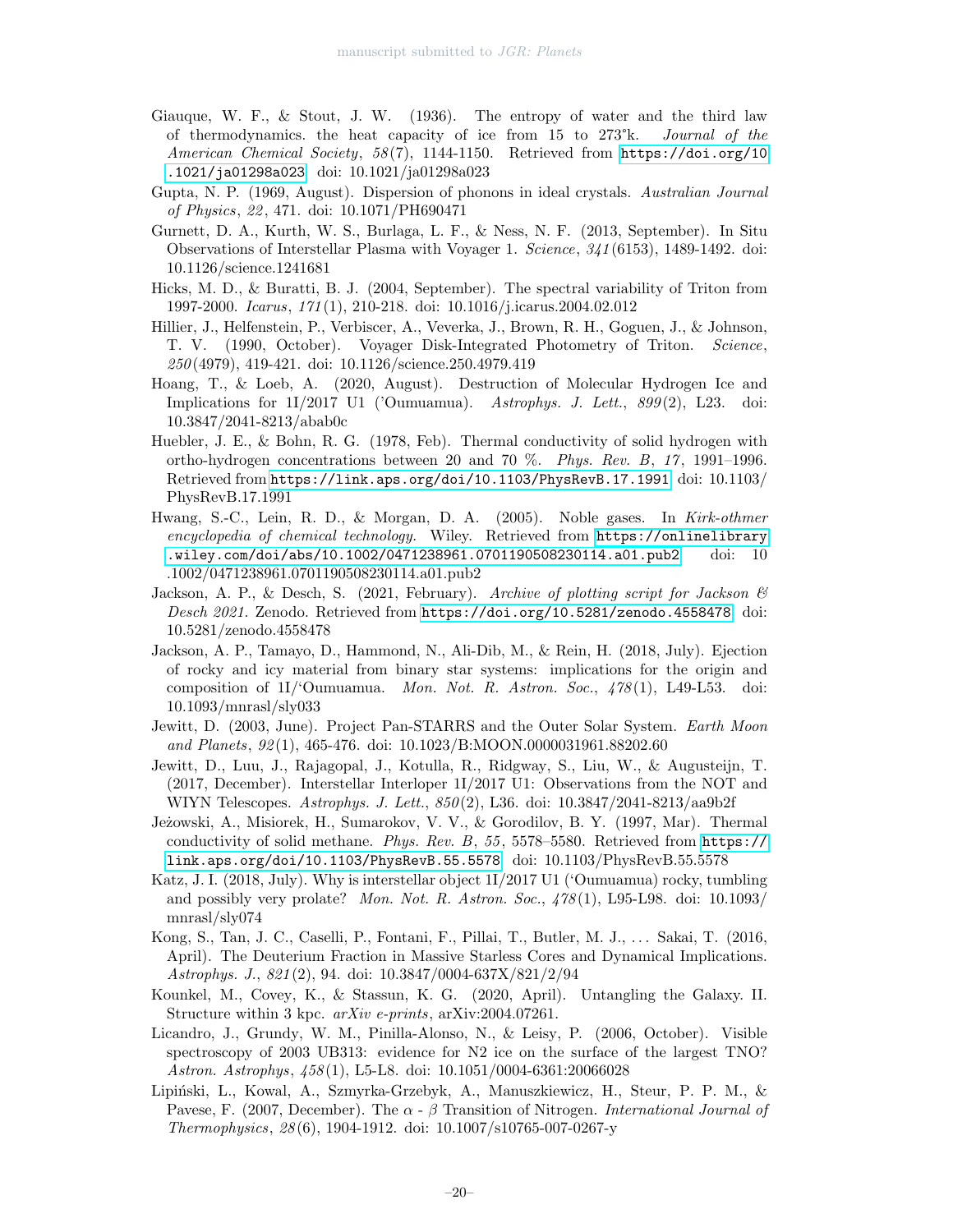- <span id="page-20-9"></span>Lorenzi, V., Pinilla-Alonso, N., Licandro, J., Cruikshank, D. P., Grundy, W. M., Binzel, R. P., & Emery, J. P. (2016, January). The spectrum of Pluto, 0.40-0.93 µm. I. Secular and longitudinal distribution of ices and complex organics. Astron. Astrophys, 585 , A131. doi: 10.1051/0004-6361/201527281
- <span id="page-20-15"></span>Luna, R., Satorre, M. A., Santonja, C., & Domingo, M. (2014, June). New experimental ´ sublimation energy measurements for some relevant astrophysical ices. Astron. Astrophys, 566 , A27. doi: 10.1051/0004-6361/201323249
- <span id="page-20-13"></span>Luu, J. X., Flekkøy, E. G., & Toussaint, R. (2020, August). 'Oumuamua as a Cometary Fractal Aggregate: the "Dust Bunny" Model. arXiv e-prints, arXiv:2008.10083.
- <span id="page-20-6"></span>Maquet, L., Colas, F., Jorda, L., & Crovisier, J. (2012, December). CONGO, model of cometary non-gravitational forces combining astrometric and production rate data. Application to comet 19P/Borrelly. Astron. Astrophys, 548 , A81. doi: 10.1051/0004 -6361/201220198
- <span id="page-20-2"></span>Mashchenko, S. (2019, November). Modelling the light curve of 'Oumuamua: evidence for torque and disc-like shape. Mon. Not. R. Astron. Soc., 489 (3), 3003-3021. doi: 10.1093/mnras/stz2380
- <span id="page-20-10"></span>Mathis, J. S., Mezger, P. G., & Panagia, N. (1983, November). Interstellar radiation field and dust temperatures in the diffuse interstellar matter and in giant molecular clouds. Astron. Astrophys, 500 , 259-276.
- <span id="page-20-5"></span>McKinnon, W. B., Nimmo, F., Wong, T., Schenk, P. M., White, O. L., Roberts, J. H., ... Team, I. T. (2016, June). Convection in a volatile nitrogen-ice-rich layer drives Pluto's geological vigour. Nat., 534 (7605), 82-85. doi: 10.1038/nature18289
- <span id="page-20-0"></span>Meech, K. J., Weryk, R., Micheli, M., Kleyna, J. T., Hainaut, O. R., Jedicke, R., . . . Chastel, S. (2017, December). A brief visit from a red and extremely elongated interstellar asteroid. Nat., 552 (7685), 378-381. doi: 10.1038/nature25020
- <span id="page-20-8"></span>Merlin, F., Barucci, M. A., de Bergh, C., DeMeo, F. E., Alvarez-Candal, A., Dumas, C., & Cruikshank, D. P. (2010, December). Chemical and physical properties of the variegated Pluto and Charon surfaces. Icarus, 210 (2), 930-943. doi: 10.1016/j.icarus.2010.07.028
- <span id="page-20-4"></span>Micheli, M., Farnocchia, D., Meech, K. J., Buie, M. W., Hainaut, O. R., Prialnik, D., . . . Petropoulos, A. E. (2018, June). Non-gravitational acceleration in the trajectory of 1I/2017 U1 ('Oumuamua). Nat., 559 , 223-226. doi: 10.1038/s41586-018-0254-4
- <span id="page-20-11"></span>Mor, R., Robin, A. C., Figueras, F., Roca-Fàbrega, S., & Luri, X. (2019, April). Gaia DR2 reveals a star formation burst in the disc 2-3 Gyr ago. Astron. Astrophys, 624 , L1. doi: 10.1051/0004-6361/201935105
- <span id="page-20-12"></span>Moro-Mart´ın, A. (2019, February). Could 1I/'Oumuamua be an Icy Fractal Aggregate? Astrophys. J. Lett., 872 (2), L32. doi: 10.3847/2041-8213/ab05df
- <span id="page-20-3"></span>Moro-Martín, A., Turner, E. L., & Loeb, A. (2009, October). Will the Large Synoptic Survey Telescope Detect Extra-Solar Planetesimals Entering the Solar System? Astrophys. J., 704 (1), 733-742. doi: 10.1088/0004-637X/704/1/733
- <span id="page-20-7"></span>Nelson, R. M., Burattl, B. J., Wallis, B. D., Smythe, W. D., Horn, L. J., Lane, A. L., . . . Simmons, K. E. (1990, September). SPECTRAL GEOMETRIC ALBEDO AND BOLOMETRIC BOND ALBEDO OF NEPTUNE'S SATELLITE TRITON FROM VOYAGER OBSERVATIONS. Geophys. Rev. Lett., 17 (10), 1761-1764. doi: 10.1029/ GL017i010p01761
- <span id="page-20-16"></span>Oberg, K. I., van Broekhuizen, F., Fraser, H. J., Bisschop, S. E., van Dishoeck, E. F., ¨ & Schlemmer, S. (2005, March). Competition between CO and  $N_2$  Desorption from Interstellar Ices. Astrophys. J. Lett., 621 (1), L33-L36. doi: 10.1086/428901
- <span id="page-20-14"></span>Orbriot, J., Fond´ere, F., Marteau, P., Vu, H., & Kobashi, K. (1978). Far-infrared spectra of solid ch4 under high pressure. Chemical Physics Letters,  $60(1)$ ,  $90 - 94$ . Retrieved from <http://www.sciencedirect.com/science/article/pii/0009261478857170> doi: https://doi.org/10.1016/0009-2614(78)85717-0
- <span id="page-20-1"></span>'Oumuamua ISSI Team, Bannister, M. T., Bhand are, A., Dybczyński, P. A., Fitzsimmons, A., Guilbert-Lepoutre, A., . . . Ye, Q. (2019, July). The natural history of 'Oumuamua. Nature Astronomy, 3, 594-602. doi: 10.1038/s41550-019-0816-x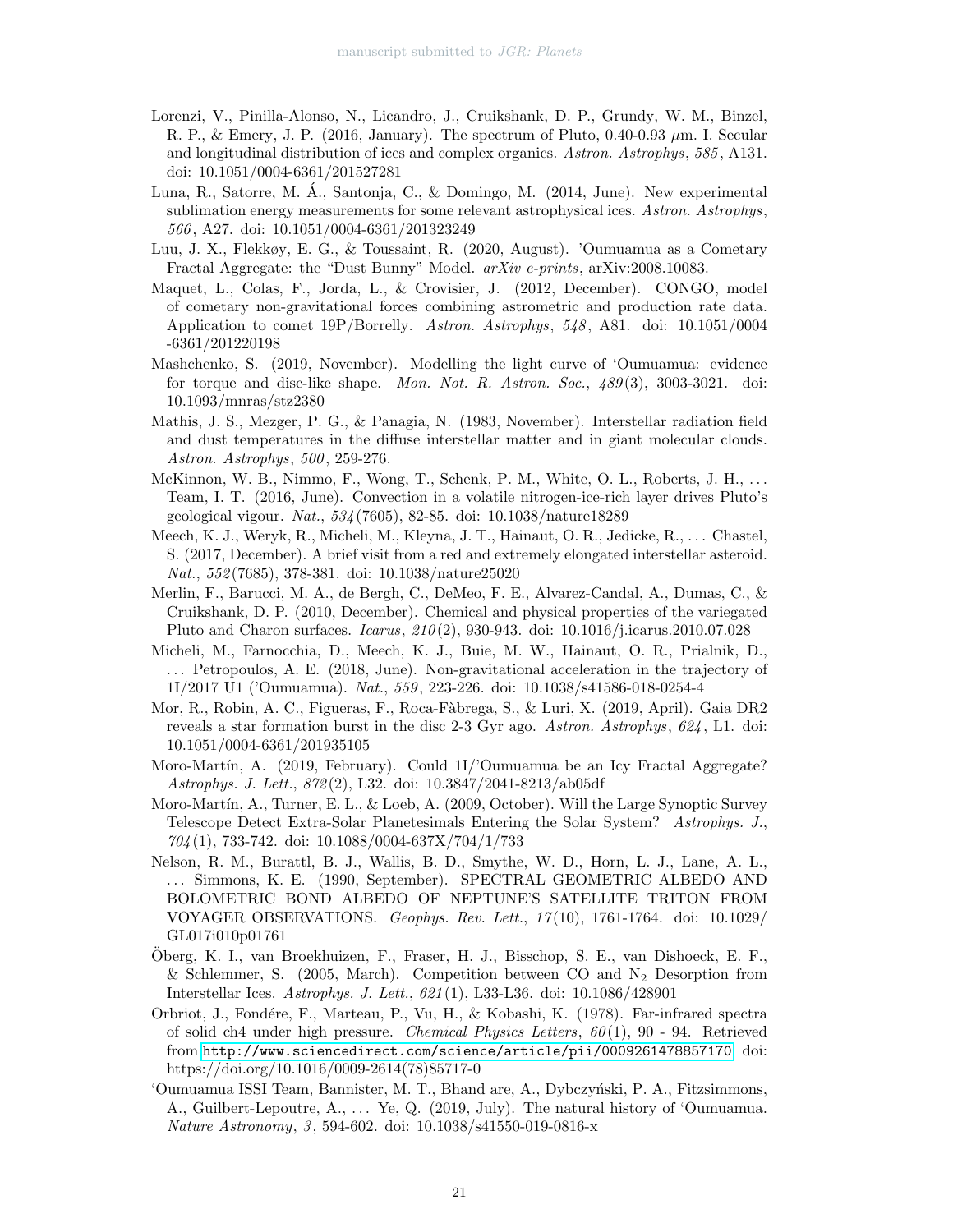- <span id="page-21-14"></span>Overstreet, R., & Giauque, W. F. (1937). Ammonia. the heat capacity and vapor pressure of solid and liquid. heat of vaporization. the entropy values from thermal and spectroscopic data. Journal of the American Chemical Society,  $59(2)$ , 254-259. Retrieved from <https://doi.org/10.1021/ja01281a008> doi: 10.1021/ja01281a008
- <span id="page-21-6"></span>Park, R. S., Pisano, D. J., Lazio, T. J. W., Chodas, P. W., & Naidu, S. P. (2018, May). Search for OH 18 cm Radio Emission from 1I/2017 U1 with the Green Bank Telescope. Astron. J., 155 (5), 185. doi: 10.3847/1538-3881/aab78d
- <span id="page-21-0"></span>Portegies Zwart, S., Torres, S., Pelupessy, I., Bédorf, J., & Cai, M. X. (2018, September). The origin of interstellar asteroidal objects like 1I/2017 U1 'Oumuamua. Mon. Not. R. Astron. Soc., 479 (1), L17-L22. doi: 10.1093/mnrasl/sly088
- <span id="page-21-3"></span>Protopapa, S., Grundy, W. M., Reuter, D. C., Hamilton, D. P., Dalle Ore, C. M., Cook, J. C., . . . New Horizons Science Team (2017, May). Pluto's global surface composition through pixel-by-pixel Hapke modeling of New Horizons Ralph/LEISA data. Icarus, 287 , 218-228. doi: 10.1016/j.icarus.2016.11.028
- <span id="page-21-8"></span>Rafikov, R. R. (2018a, September). Non-Gravitational Forces and Spin Evolution of Comets. arXiv e-prints, arXiv:1809.05133.
- <span id="page-21-7"></span>Rafikov, R. R. (2018b, November). Spin Evolution and Cometary Interpretation of the Interstellar Minor Object 1I/2017 'Oumuamua. Astrophys. J. Lett., 867 (1), L17. doi: 10.3847/2041-8213/aae977
- <span id="page-21-10"></span>Ramsey, W. H. (1963, January). On the densities of methane, metallic ammonium, water and neon at planetary pressures. Mon. Not. R. Astron. Soc., 125, 469. doi: 10.1093/ mnras/125.5.469
- <span id="page-21-15"></span>Romanova, T. V., Stachowiak, P., & Jeżowski, A. (2013). Thermal conductivity of solid ammonia at low temperatures. physica status solidi (b), 250 (9), 1870-1873. Retrieved from <https://onlinelibrary.wiley.com/doi/abs/10.1002/pssb.201248492> doi: 10 .1002/pssb.201248492
- <span id="page-21-16"></span>Sandford, S. A., & Allamandola, L. J. (1988, November). The condensation and vaporization behavior of H <sup>2</sup>O: CO ices and implications for interstellar grains and cometary activity. Icarus, 76 (2), 201-224. doi: 10.1016/0019-1035(88)90069-3
- <span id="page-21-11"></span>Sandford, S. A., & Allamandola, L. J. (1990, May). The Physical and Infrared Spectral Properties of  $CO<sub>2</sub>$  in Astrophysical Ice Analogs. Astrophys. J., 355, 357. doi: 10.1086/ 168770
- <span id="page-21-12"></span>Sandford, S. A., & Allamandola, L. J. (1993a, November). Condensation and Vaporization Studies of CH 3OH and NH 3 Ices: Major Implications for Astrochemistry. Astrophys. J., 417 , 815. doi: 10.1086/173362
- <span id="page-21-17"></span>Sandford, S. A., & Allamandola, L. J. (1993b, June). H 2 in Interstellar and Extragalactic Ices: Infrared Characteristics, Ultraviolet Production, and Implications. Astrophys. J. Lett., 409 , L65. doi: 10.1086/186861
- <span id="page-21-5"></span>Santos-Sanz, P., Lellouch, E., Fornasier, S., Kiss, C., Pal, A., Müller, T. G., ... Rengel, M. (2012, May). "TNOs are Cool": A survey of the trans-Neptunian region. IV. Size/albedo characterization of 15 scattered disk and detached objects observed with Herschel-PACS. Astron. Astrophys, 541 , A92. doi: 10.1051/0004-6361/201118541
- <span id="page-21-1"></span>Sekanina, Z. (2019, March). 1I/'Oumuamua and the Problem of Survival of Oort Cloud Comets Near the Sun. arXiv e-prints, arXiv:1903.06300.
- <span id="page-21-4"></span>Seligman, D., & Laughlin, G. (2018, May). The Feasibility and Benefits of In Situ Exploration of 'Oumuamua-like Objects. Astron. J., 155 (5), 217. doi: 10.3847/1538-3881/ aabd37
- <span id="page-21-2"></span>Seligman, D., & Laughlin, G. (2020, June). Evidence that 1I/2017 U1 ('Oumuamua) was Composed of Molecular Hydrogen Ice. Astrophys. J. Lett., 896 (1), L8. doi: 10.3847/ 2041-8213/ab963f
- <span id="page-21-9"></span>Seligman, D., Laughlin, G., & Batygin, K. (2019, May). On the Anomalous Acceleration of 1I/2017 U1 'Oumuamua. Astrophys. J. Lett., 876 (2), L26. doi: 10.3847/2041-8213/ ab0bb5
- <span id="page-21-13"></span>Shakeel, H., Wei, H., & Pomeroy, J. (2018). Measurements of enthalpy of sublimation of ne,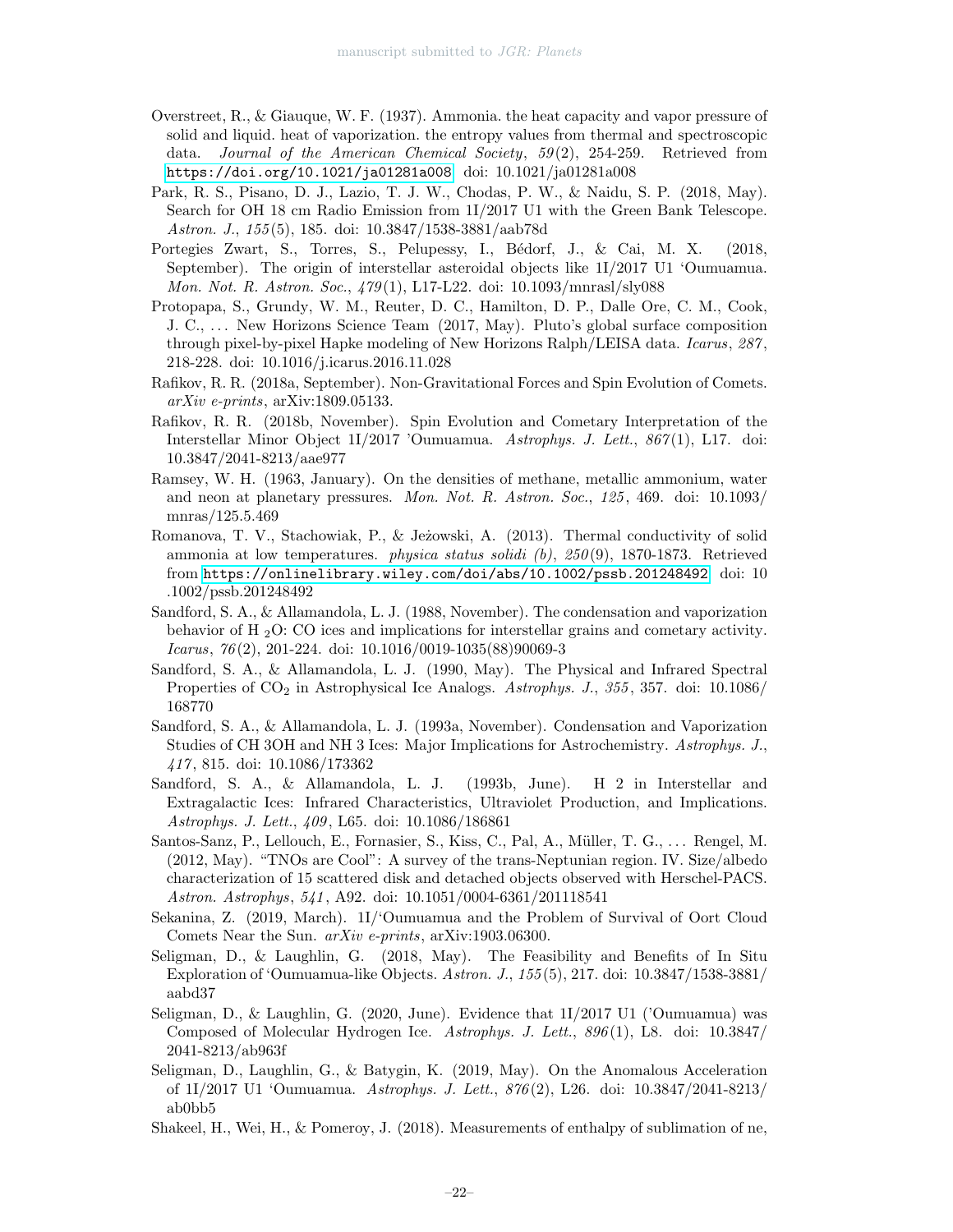n2, o2, ar, co2, kr, xe, and h2o using a double paddle oscillator. The Journal of Chemical Thermodynamics, 118 , 127 - 138. Retrieved from [http://www.sciencedirect.com/](http://www.sciencedirect.com/science/article/pii/S0021961417303968) [science/article/pii/S0021961417303968](http://www.sciencedirect.com/science/article/pii/S0021961417303968) doi: 10.1016/j.jct.2017.11.004

- <span id="page-22-15"></span>Shulman, L. M. (2004, March). The heat capacity of water ice in interstellar or interplanetary conditions. Astron. Astrophys, 416 , 187-190. doi: 10.1051/0004-6361:20031746
- <span id="page-22-10"></span>Silvera, I. F. (1980, April). The solid molecular hydrogens in the condensed phase: Fundamentals and static properties. Reviews of Modern Physics, 52 (2), 393-452. doi: 10.1103/RevModPhys.52.393
- <span id="page-22-16"></span>Slack, G. A. (1980, Sep). Thermal conductivity of ice. Phys. Rev. B, 22 , 3065–3071. Retrieved from <https://link.aps.org/doi/10.1103/PhysRevB.22.3065> doi: 10.1103/ PhysRevB.22.3065
- <span id="page-22-11"></span>Souers, P. C. (1986). Hydrogen properties for fusion energy. Berkeley, California: University of California Press.
- <span id="page-22-12"></span>Stachowiak, P., Sumarokov, V. V., Mucha, J., & Jeżowski, A. (1994, Jul). Thermal conductivity of solid nitrogen. Phys. Rev. B, 50 , 543–546. Retrieved from [https://](https://link.aps.org/doi/10.1103/PhysRevB.50.543) [link.aps.org/doi/10.1103/PhysRevB.50.543](https://link.aps.org/doi/10.1103/PhysRevB.50.543) doi: 10.1103/PhysRevB.50.543
- <span id="page-22-13"></span>Stachowiak, P., Sumarokov, V. V., Mucha, J., & Jeżowski, A. (1998, May). Low temperature thermal conductivity of carbon monoxide. J. Low Temp. Phys., 111, 379-385. doi: 10 .1023/A:1022291821092
- <span id="page-22-1"></span>Stansberry, J. A., Pisano, D. J., & Yelle, R. V. (1996, September). The emissivity of volatile ices on Triton and Pluto. *Planet. Space Sci.*,  $\frac{1}{4}(9)$ , 945-955. doi: 10.1016/ 0032-0633(96)00001-3
- <span id="page-22-14"></span>Szmyrka-Grzebyk, A., lipiński, L., & Manuszkiewicz, H. (1998, May). Phase transitions in solid oxygen as thermometric fixed points. J. Low Temp. Phys., 111 , 399-406. doi: 10.1023/A:1022248006071
- <span id="page-22-5"></span>Tatischeff, V., Duprat, J., & de Séréville, N. (2014, December). Light-element Nucleosynthesis in a Molecular Cloud Interacting with a Supernova Remnant and the Origin of Beryllium-10 in the Protosolar Nebula. Astrophys. J., 796 (2), 124. doi: 10.1088/0004-637X/796/2/124
- <span id="page-22-2"></span>Telfer, M. W., Parteli, E. J. R., Radebaugh, J., Beyer, R. A., Bertrand, T., Forget, F., ... aff12 (2018, June). Dunes on Pluto. *Science*,  $360(6392)$ , 992-997. doi: 10.1126/ science.aao2975
- <span id="page-22-3"></span>Trafton, L. M. (2015, January). On the state of methane and nitrogen ice on Pluto and Triton: Implications of the binary phase diagram. Icarus,  $246$ , 197-205. doi: 10.1016/ j.icarus.2014.05.022
- <span id="page-22-0"></span>Trilling, D. E., Mommert, M., Hora, J. L., Farnocchia, D., Chodas, P., Giorgini, J., . . . Micheli, M. (2018, December). Spitzer Observations of Interstellar Object 1I/'Oumuamua. Astron. J., 156 (6), 261. doi: 10.3847/1538-3881/aae88f
- <span id="page-22-9"></span>Trowbridge, A. J., Melosh, H. J., Steckloff, J. K., & Freed, A. M. (2016, June). Vigorous convection as the explanation for Pluto's polygonal terrain.  $Nat., 534(7605), 79-81.$  doi: 10.1038/nature18016
- <span id="page-22-7"></span>Vallée, J. P. (2005, August). The Spiral Arms and Interarm Separation of the Milky Way: An Updated Statistical Study. Astron. J., 130 (2), 569-575. doi: 10.1086/431744
- <span id="page-22-6"></span>Vasconcelos, F. d. A., Pilling, S., Rocha, W. R. M., Rothard, H., & Boduch, P. (2017, December). Energetic Processing of  $N_2:CH_4$  Ices Employing X-Rays and Swift Ions: Implications for Icy Bodies in the Outer Solar System. Astrophys. J., 850 (2), 174. doi: 10.3847/1538-4357/aa965f
- <span id="page-22-8"></span>Vogt, G. J., & Pitzer, K. S. (1976). Entropy and heat capacity of methane; spin-species conversion. The Journal of Chemical Thermodynamics, 8 (11), 1011 - 1031. Retrieved from <http://www.sciencedirect.com/science/article/pii/0021961476901336> doi: https://doi.org/10.1016/0021-9614(76)90133-6
- <span id="page-22-4"></span>Webber, W. R. (1998, October). A New Estimate of the Local Interstellar Energy Density and Ionization Rate of Galactic Cosmic Cosmic Rays. Astrophys. J., 506 (1), 329-334. doi: 10.1086/306222